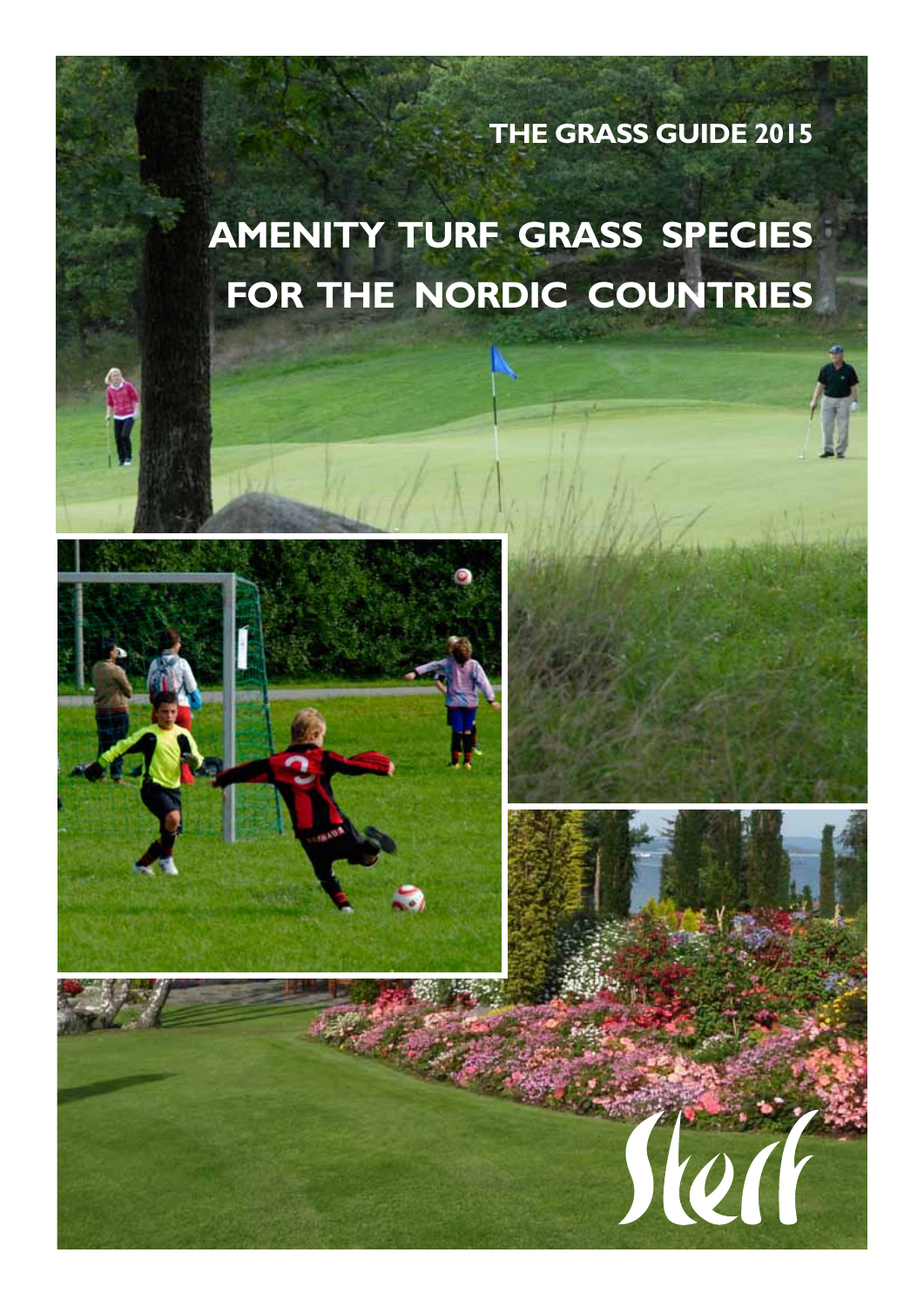# **Preface**

The first edition of STERF's Grass Guide was published in September 2012, based on more than 30 years testing of amenity turf grass species and varieties in the Nordic countries. This second edition is an update based primarily on the three last years' results in the variety testing programs SCANTURF (testing in lawns at 15 mm mowing height and football-type wear trials) and SCANGREEN (testing on greens at 3-5 mm mowing height), but also on results and experiences in other STERF projects, e.g. 'Fescue Green' and 'Turfgrass Survival in a Changing Winter Climate'.

This guide is about turf grass species, not varieties. The updates from 2012 are mostly small as there have not been major changes in the species' characteristics or areas of use during the past three years. For Norway, the biggest change is probably the implementation of a new Nature Diversity Act which has implications the use of non-native species in areas where turf is not cut regularly and therefore allowed to contaminate surroundings by flowering and seed production. New varieties have also been registered in most of the species, and information about that can be found in the variety lists that are updated annually at www. scanturf.org and www.sterf.org.

The revision of Grass Guide has been funded by the Scandinavian Turfgrass and Environment Research Foundation through the project SCANGREEN. We would like to thank Gudni Thorvaldsson, Erkki Hakamäki, Markku Niskanen, Gavin O'Mahoney, Asbjørn Nyholt, Kim Sintorn, Jon Atle Repstad and Bjørn Molteberg for critical review and valuable suggestions to the second edition.

NIBIO Turfgrass Research Group, Landvik, 1 September 2015

*Agnar Kvalbein Trygve S. Aamlid*

# **contents**

| Introduction                                        | $\mathfrak{Z}$ |
|-----------------------------------------------------|----------------|
| Grass species for amenity turf                      | $\overline{4}$ |
| Review alphabetically by Latin name                 | $\overline{7}$ |
| Grass species and varieties                         | $7\phantom{.}$ |
| Agrostis canina L.                                  | 8              |
| Agrostis capillaris L. $(=$ Agrostis tenuis Sibth.) | 9              |
| Agrostis stolonifera L. $(= A.$ palustris Huds.)    | 10             |
| Deschampsia caespitosa L.                           | 11             |
| Festuca rubra L.                                    | 12             |
| Festuca trachyphylla Hack.                          | 14             |
| Festuca ovina L.                                    | 14             |
| Lolium multiflorum Lam.                             | 14             |
| Lolium perenne L.                                   | 15             |
| Poa annua L.                                        | 17             |
| Poa pratensis L.                                    | 18             |
| Poa supina Schrad.                                  | 19             |
| Poa trivialis L.                                    | 19             |
| Glossary                                            | 20             |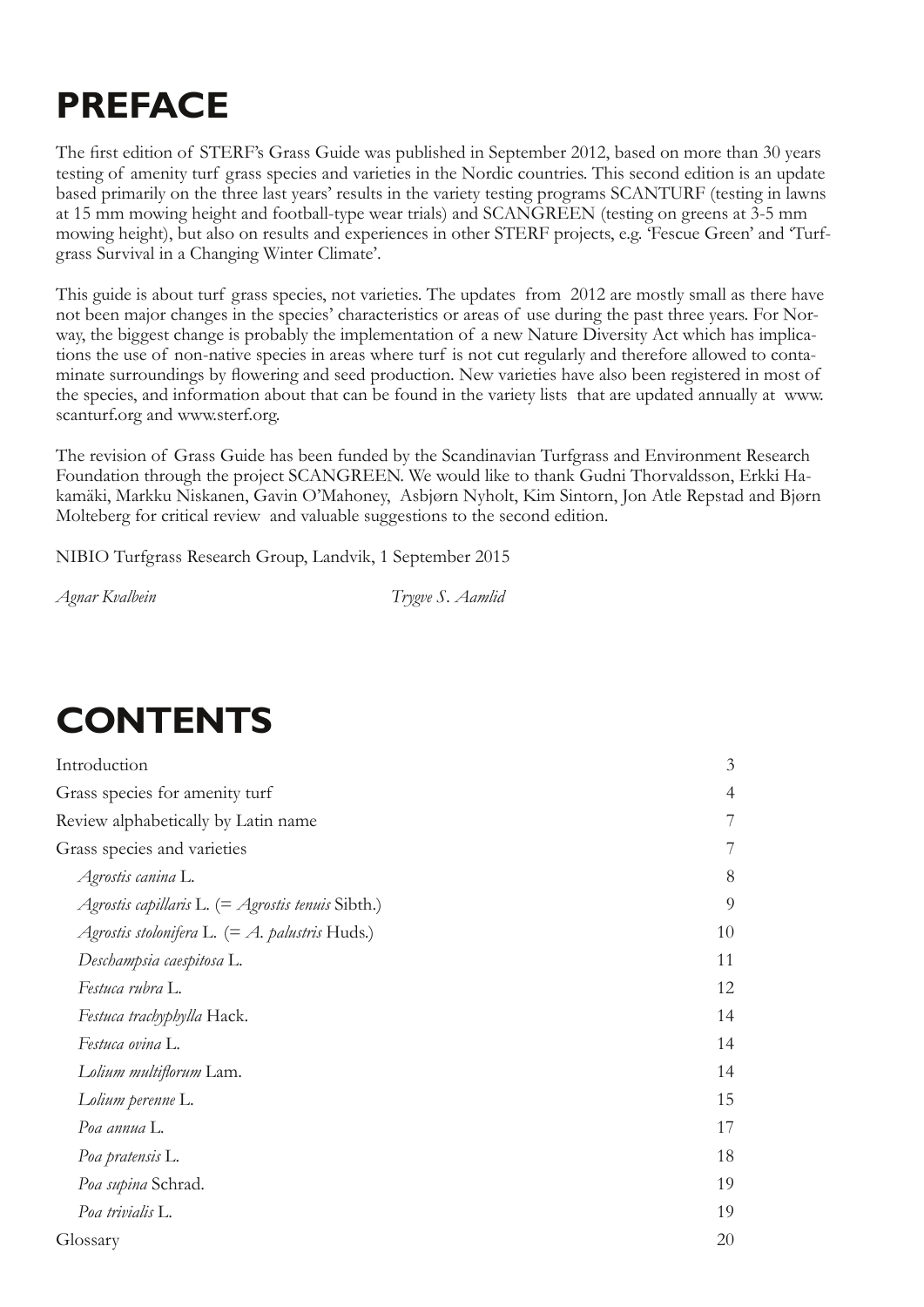

# **Introduction**

**The Grass Guide 2015 is intended to help growers find the best grass species to meet their specific needs. Living grass can be used for a number of purposes other than food production and building material, for example as protection against erosion, re-vegetation after construction work in nature, ground cover for alpine ski slopes or camping sites, aesthetic elements of amenity turf, lawns, grassland and as a surface for different ball games.**

This review concerning amenity turf only deals with grass-covered slopes, lawns, football pitches and golf courses. These different environments are characterised by different mowing frequency, degree of wear and mowing height.

The Nordic countries also have varying climate conditions and soil types. The amenity grass varieties described here have been tested at different locations and there are considerable differences in how the species cope, for example in Iceland compared with Southern Sweden or inland Scandinavia.

Choosing the right grass species is important in order to achieve good results, but different species have dif-

ferent maintenance requirements. It is not sensible to choose a grass species that can achieve the best result if the operating budget is too small to exploit the full potential of this particular species. This can actually prove to be worse than choosing a species that requires less care.

The Grass Guide is not a flora and thus we do not place high emphasis on botanical descriptions of the species included. However, we do highlight characteristics that are important for the value of amenity turf. Within each species, there are different varieties on the market. A variety is usually bred from several different ecotypes or populations. Because there are constantly new and better varieties on the market, a description of the varieties is not included in this guide. However, such descriptions are available on the internet in a format that is more easy to use and update.

The Grass Guide 2015 is intended for professionals and therefore it does not include an introduction to the grass plant in general or explanations of technical terms along the way. However, a glossary is included. The primary target group are professionals responsible for amenity turf.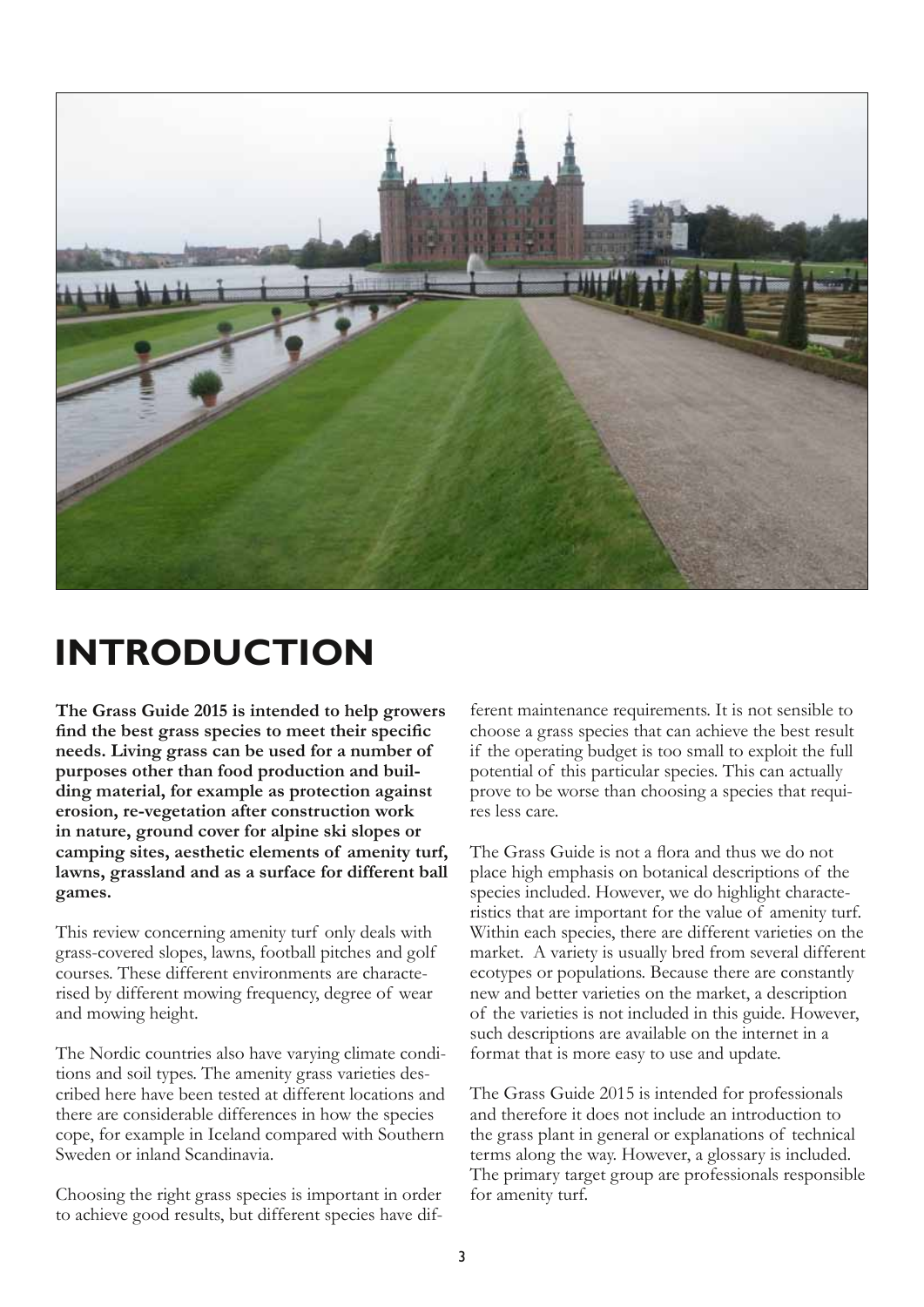# **Grass species for amenity turf**

**A quick overview of the grass species used in amenity turf is given in Table 1, which presents grass species used in parks, lawns and utility turf, and Table 2, which presents species used in sports grounds. Table 3 further ranks the different species for functional characteristics. The three tables are followed by a short chapter about each species.** 



**Table 1. Grass species used in lawns, parks and utility turf**

| Botanical name         | English (UK) name                | Ornamental lawn | awn for recreation | Lawn with hard wear | Shaded lawn | Utility turf<br>grass<br>Long |
|------------------------|----------------------------------|-----------------|--------------------|---------------------|-------------|-------------------------------|
| Agrostis canina        | Velvet bent                      |                 |                    |                     |             |                               |
| Agrostis capillaris    | Common bent / browntop           | X               | $\times$           |                     |             | X                             |
| Agrostis stolonifera   | Creeping bent                    |                 |                    |                     |             |                               |
| Dechampsia caespitosa  | Tufted hair-grass                |                 |                    |                     | X           |                               |
| Festuca ovina          | Sheep's fescue                   |                 |                    |                     |             | X                             |
| Festuca rubra          | Red fescue (r.f.)                |                 |                    |                     |             |                               |
| F.rubra ssp. commutata | - Chewings fescue                | X               | X                  |                     | X           | $X^2$                         |
| F.rubra ssp. litoralis | - slender creeping r.f.          | X               | X                  |                     | X           | $X^2$                         |
| F.rubra ssp. rubra     | - strong creeping r.f.           | X               | X                  |                     | X           | $\times$                      |
| Fetsuca trachyphylla   | Hard fescue                      |                 |                    |                     |             | $X^2$                         |
| Lolium multiflorum     | Westerwolds ryegrass             |                 |                    | X                   |             |                               |
| Lolium perenne         | Perennial ryegrass               |                 | X                  | X                   |             |                               |
| Poa annua              | Annual meadow-grass <sup>1</sup> |                 |                    |                     |             |                               |
| Poa pratensis          | Smooth meadow-grass              | X               | X                  | X                   |             |                               |
| Poa supina             | Prostrate meadow-grass           |                 |                    | X                   |             |                               |
| Poa trivialis          | Rough meadow-grass               |                 |                    |                     | X           |                               |

1) Annual meadow-grass is dispersed with soil and contaminated seed lots, and later by on-site seed production. It is rarely seeded, but there is often a large seed bank causing voluntary establishment

2) Chewings fescue, slender creeping red fescue and hard fescue are not native to Norway and should therefore not be for utility long grass areas in this country.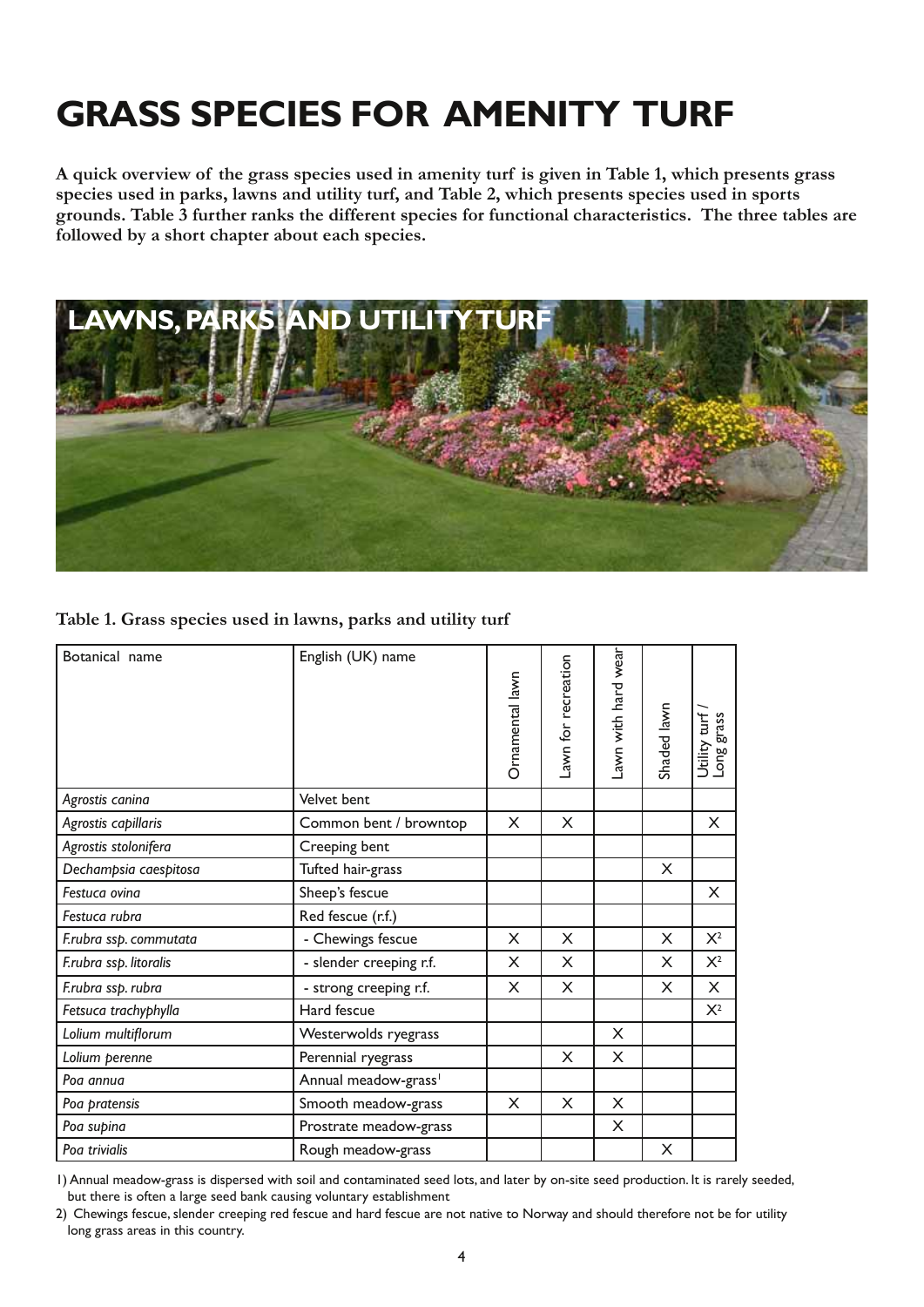



#### **Table 2. Grass species used on football pitches and golf courses**

| Botanical name         | English (UK) name                | Football pitch | Green    | Tee | Fairway        | Cut rough | High rough |
|------------------------|----------------------------------|----------------|----------|-----|----------------|-----------|------------|
| Agrostis canina        | Velvet bent                      |                | X        |     |                |           |            |
| Agrostis capillaris    | Common bent                      |                | $\times$ |     | $\times$       | $\times$  | $\times$   |
| Agrostis stolonifera   | Creeping bent                    |                | X        | X   | X              |           |            |
| Dechampsia caespitosa  | Tufted hair-grass                | X              |          | X   |                |           |            |
| Festuca ovina          | Sheep's fescue                   |                |          |     |                |           | X          |
| Festuca rubra          | Red fescue                       |                |          |     |                |           |            |
| F.rubra ssp. commutata | -chewings fescue                 | X              | X        | X   | X              | X         | $X^2$      |
| F.rubra ssp. litoralis | -slender creeping r.f.           | X              | X        | X   | X              | X         | $X^2$      |
| F.rubra ssp. rubra     | -strong creeping r.f.            | X              |          | X   | X              | X         | X          |
| Fetsuca trachyphylla   | Hard fescue                      |                |          |     |                |           | $X^2$      |
| Lolium multiflorum     | Westerwolds ryegrass             | X              |          | X   |                |           |            |
| Lolium perenne         | Perennial ryegrass               | X              | $X^3$    | X   | X <sup>4</sup> |           |            |
| Poa annua              | Annual meadow-grass <sup>1</sup> |                |          |     |                |           |            |
| Poa pratensis          | Smooth meadow-grass              | X              |          | X   | X              | X         |            |
| Poa supina             | Prostrate meadow-grass           | X              |          | X   |                |           |            |
| Poa trivialis          | Rough-stalked meadow-grass       |                | $X^3$    |     |                |           |            |

1) Same footnote for annual meadow-grass as in Table 1.

2) Same footnote for Chewings fescue, slender creeping red fescue and hard fescue as in Table 1

3) Only for repair

4) Only for the fairway areas with the highest exposure to wear, mostly in Denmark and Southern Sweden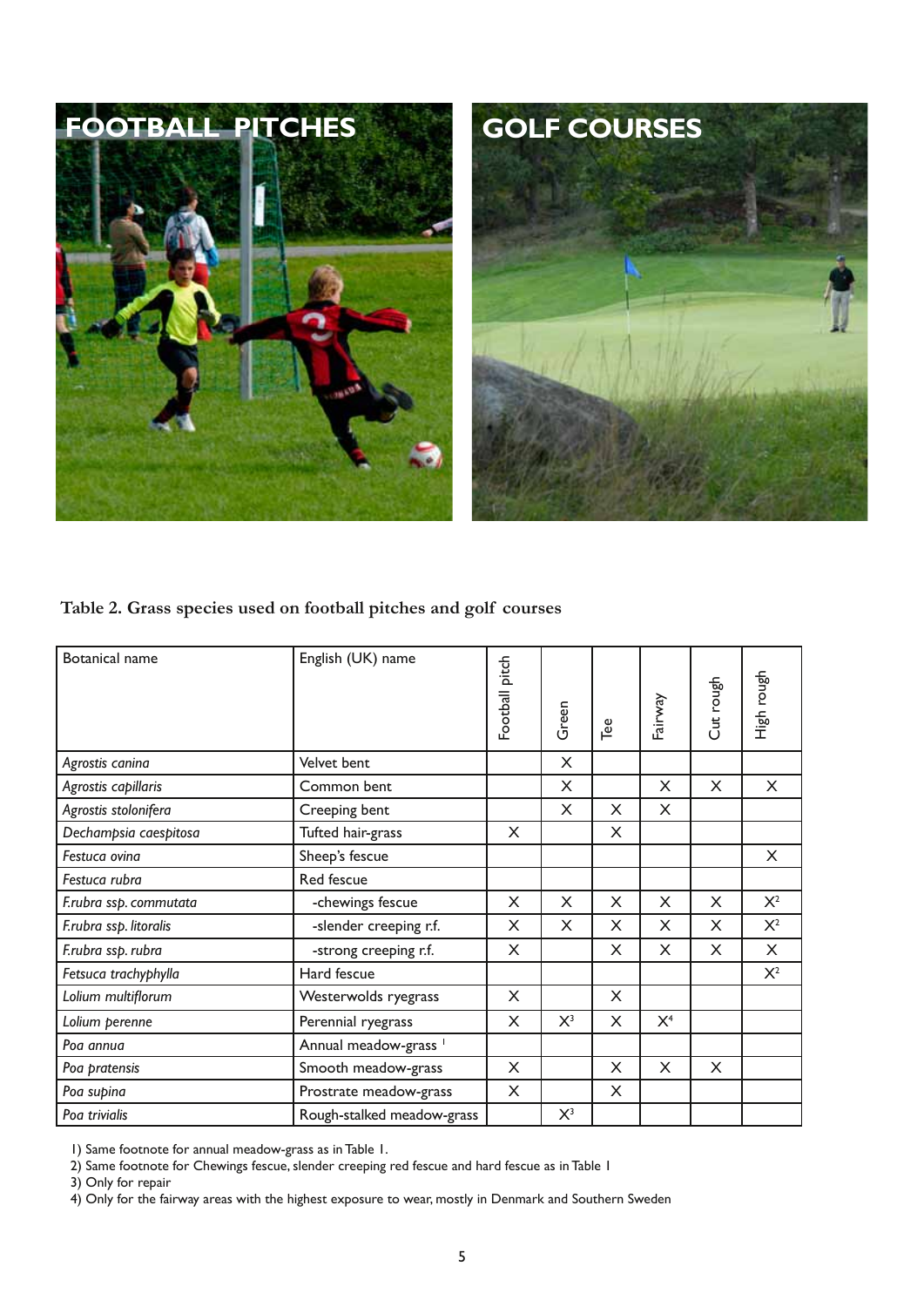

**Table 3. Qualities of grass species used for amenity turf ranked on a scale of 1 to 9, where 9 indicates largest/best. The species annual meadow-grass, Westerwolds ryegrass, rough meadow-grass and creeping meadow-grass have only been tested to a limited extent in the Nordic countries**

| <b>Botanical name</b> | English (UK) name       |                       |                   |                       |                  |                |                 |                |                |                                     |                  |                 |                   |                |
|-----------------------|-------------------------|-----------------------|-------------------|-----------------------|------------------|----------------|-----------------|----------------|----------------|-------------------------------------|------------------|-----------------|-------------------|----------------|
|                       |                         | rate<br>Establishment | density<br>Tiller | of leaves<br>Fineness | Winter hardiness | Winter colour  | Nutrient demand | Lateral growth | Wear tolerance | in-season diseases<br>Resistance to | Mowing tolerance | Shade tolerance | Drought tolerance | Salt tolerance |
| Agrostis canina       | Velvet bent             | 7                     | 9                 | 7                     | 7                | 8              | $\overline{4}$  | 3              | 5              | 4                                   | 8                | 6               | $\overline{7}$    | 4              |
| Agrostis capillaris   | Common bent /brown top  | 6                     | 6 <sup>1</sup>    | 5 <sup>1</sup>        | 6 <sup>1</sup>   | 4              | 5               | 5              | 3              | 3                                   | 7                | 5               | 3                 | $\overline{2}$ |
| Agrostis stolonifera  | Creeping bent           | 6                     | 8                 | 5                     | 6                | 4              | 7               | 7              | 5              | 5                                   | 8                | 4               | 3                 | 5              |
| Dechampsia caespitosa | Tufted hair-grass       | 3                     | 5                 | 4                     | 8                | 4              | 6               |                | 5              | 8                                   | 4                | 8               | 3                 | $\overline{4}$ |
| Festuca ovina         | Sheep's fescue          | $\overline{2}$        | 6                 | 8                     | 5                | 4              | $\overline{2}$  |                |                | 7                                   | 3                | 6               | 8                 | $\overline{4}$ |
| Festuca rubra         | Red fescue              |                       |                   |                       |                  |                |                 |                |                |                                     |                  |                 |                   |                |
| F.r. ssp. commutata   | - chewings fescue       | 4                     | 6                 | 7                     | 7                | 4              | 4               |                | 4              | 8                                   | 6                | 7               | 6                 | 6              |
| F.r. ssp. litoralis   | - slender creeping r.f. | 4                     | 6                 | 7                     | 6                | 6              | 4               | 3              | 5              | 7                                   | 6                | 7               | 7                 | 7              |
| F.r. ssp. rubra       | - strong creeping r.f.  | 4                     | 4 <sup>2</sup>    | 6                     | 6 <sup>2</sup>   | 4 <sup>2</sup> | 4               | 5              | 3              | 6                                   | 4                | 7               | 8                 | 6              |
| Festuca trachyphylla  | Hard fescue             | 3                     | 6                 | 7                     | 5                | 4              | $\overline{2}$  |                |                | 7                                   | 4                | 6               | 9                 | 5              |
| Loium multiflorum     | Westerwolds ryegrass    | 9                     | 3                 | 4                     |                  | 8              | 8               | 2              | 8              | 7                                   | 3                | 5               | 5                 | 8              |
| Lolium perenne        | Perennial ryegrass      | 8                     | 4                 | 5                     | 3                | 7              | 8               | $\overline{2}$ | 8              | 7                                   | 5                | 5               | 6                 | 8              |
| Poa annua             | Annual meadow-grass     | 8                     | 6                 | 5                     | 2                | 5              | 8               | 3              | 4              | $\overline{2}$                      | 7                | 6               |                   | $\overline{2}$ |
| Poa pratensis         | Smooth meadow-grass     | 2                     | 3                 | 4                     | 8                | 3              | 7               | 8              | 6              | 5                                   | 4                | 3               | 3                 | 3              |
| Poa supina            | Creeping meadow-grass   | 3                     | 5                 | 3                     | 7                | 4              | 7               | 9              | 8              | 6                                   | 5                | 7               | 3                 | 3              |
| Poa trivialis         | Rough meadow-grass      | 7                     | 6                 | 6                     | 4                | 7              | 6               | 5              | 3              | 5                                   | 7                | 8               | 3                 | 3              |

1) Significant variation among varieties. Norwegian turf varieties of common bent have lower tiller density, broader leaves, better winter hardiness and less winter greenness than varieties from more southern countries.

2) Significant variation among varieties. Norwegian turf varieties of strong creeping red fescue have higher tiller density, better winter hardiness and less winter greenness than varieties from more southern countries.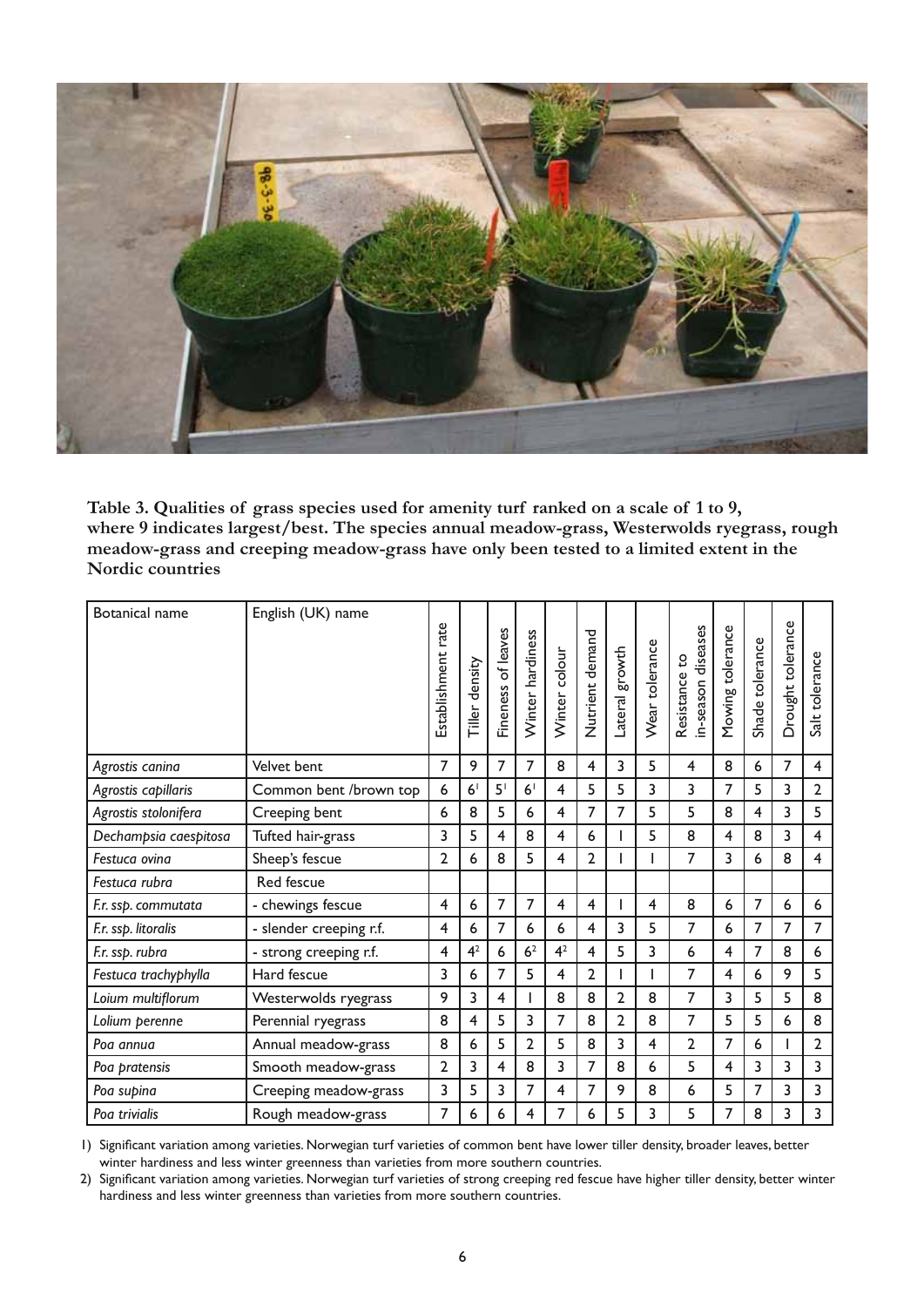# **Review alphabetically by Latin name**



*Variety testing on Iceland. Photo: Gudni Thorvaldsson*

## **Grass species and varieties**

The botanical classification of grass plants is complicated, and names and divisions vary from one flora to another. Botanical names other than those mentioned in this Grass Guide may therefore occur. Grass plants belong to the same species if they can pollinate each other and develop fertile seeds. There will always be variation within each species in nature. Botanists talk about subspecies, varieties, populations or ecotypes that are adapted to local conditions. Plant breeders collect plants and cross them into new varieties, which are then tested, approved and finally multiplied for sale as commercial seeds. For a variety to be approved and legally protected in terms of plant breeders' rights, there must be documentary evidence that it can be distinguished from other varieties, and that it is sufficiently uniform and stable under propagation. Within the same species, there may thus be varieties that differ from the plants found in nature.

It is always important to choose the best varieties within each species, because there can be considerable differences in terms of tiller density, fineness of

leaves, summer colour, winter colour, tolerance to winter stress, resistance to disease, wear tolerance and the ability to tolerate close mowing. When comparing varieties, these characters are usually summarised into a score for overall visual impression, which is used to rank the varieties from the best to the worst. At the websites **www.scanturf.org** and **www.sterf.org**, you will also be able to rank varieties for specific characters, if you consider some characters more important than others for your area of use.

Many countries have restrictions on the import and use of exotic grass species and varieties in natural areas. Defining what is exotic can be an issue, but in general it is best to use plant material originating near the area to be seeded. This ensures winter hardiness and prevents the turf differing too much from the surrounding natural environment.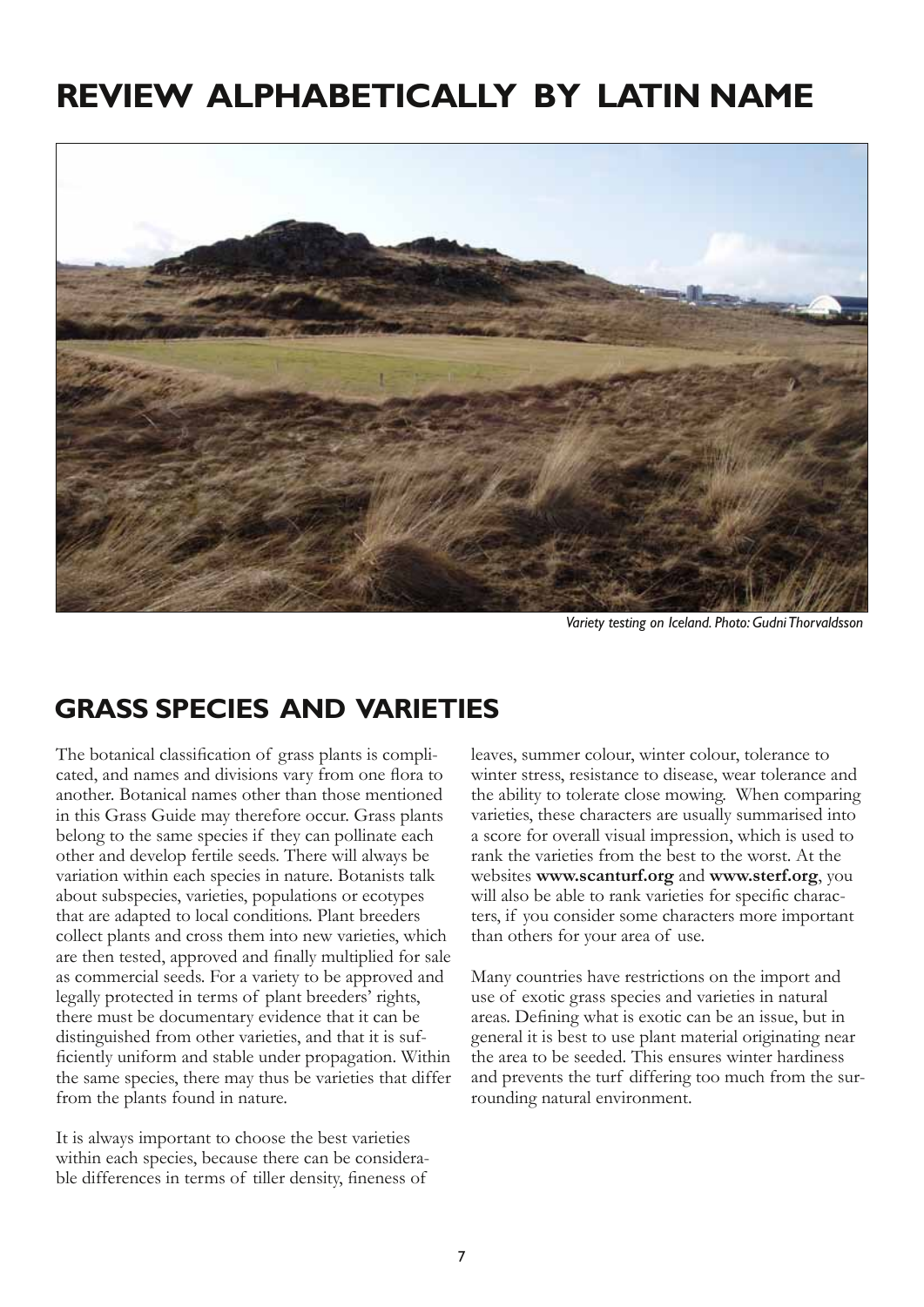## *Agrostis canina* **L.**



**Velvet bent is found throughout the Nordic region in moist habitats, water edges and marshes, where it forms open tufts. In amenity turf the species is only used on golf greens, where it forms a denser turf than any other grass species. The colour is intense, bright green.**

Velvet bent's growth rate is lower than that of creeping bent and the nutrient demand is not as high. The water consumption is slightly less than for other grass species, and it keeps an attractive colour and quality even during dry periods. The height growth is also low and, together with the high tiller density, this contributes to high green speed. The disadvantage that makes us reluctant to recommend velvet bent is that it produces a thatch that can be difficult to maintain. The canopy is so dense that it is difficult to get sand into the turf. This can easily result in soft greens, and in the worst case massive fungal attacks.

Velvet bent hardly grows laterally on greens and thus has poor ability to repair worn areas. Ball marks on the greens can therefore be a problem with frequent use.

Velvet bent is at least as susceptible to fungus diseases during the growing season, e.g. microdochium patch (*Microdochium nivale*, often referred to as 'Fusarium') as creeping bent. However, it is less infected by pink snow mould and especially by grey snow mould (*Typhula incarnata*) in the winter. Good winter hardiness is an important advantage of this species, and it tolerates ice encasement better than any other turf grass species. Its competitive ability against weeds is also good; even annual meadow-grass can be outcompeted in velvet bent greens. The species has not been tested outside golf greens, but we do not see any other areas of use.

There are not many varieties of velvet bent to choose from, and the availability of seed has been limited. Many Finnish greenkeepers have experience with this species, but its use in the other Nordic countries has been very limited in recent years. Some greenkeepers have tried velvet bent mixed with red fescue. These species fit well together when it comes to fertilisation level and irrigation strategy, and one of the intentions has been to improve the winter colour of the red fescue greens or to make the greens less firm. The challenge is to get a uniform and consistent mixture of the two species if soil moisture and light conditions vary on and between the greens.

The seeds of velvet bent are small (15 000 seeds per gram) and the seeding depth should not exceed 2-3 mm.



*Kytäjä GC, Finland.*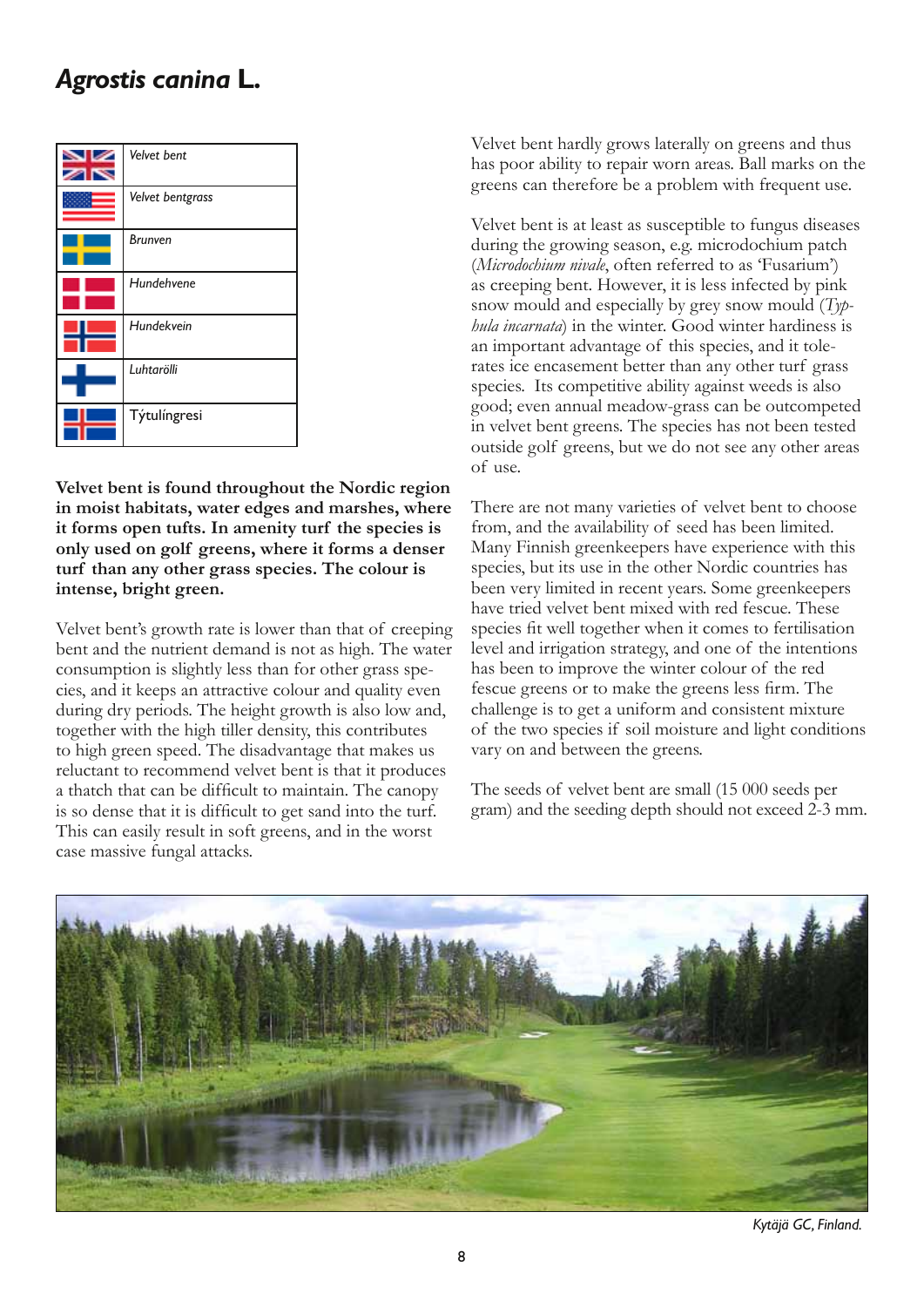

#### **Common bent is a common grass species in moist and barren soils throughout the Nordic countries, especially in grazing areas. Common bent can be found more than 1300 m above sea level.**

This grass species is used for amenity turf mainly in northern Europe and New Zealand. Common bent produces short runners both above and below ground and can form a dense sward. The colour usually appears somewhat dull. If it is not cut below 15 mm, the common bent sward can be fluffy and brownish at the base. This happens because the apex is pushed up so that the green leaves are not formed at the surface, but at some distance above the surface. Moreover, many varieties easily form panicles (stalks) that reduce the turf quality in fairways and lawns.

Common bent is more resistant than creeping bent to dollar spot (*Sclerotinia homoeocarpa*), but otherwise it is susceptible to the most common fungal diseases occurring during in the growing season, such as microdochium patch, take-all patch (*Gaeumannomyces graminis*) and brown patch (*Rhizoctonia solani*). Its winter hardiness is also variable. Norwegian varieties have good winter hardiness and should be considered for seed mixtures for fairways and ornamental lawns in regions where the winters are long and hard.

Common bent has a low wear tolerance and is therefore nearly always seeded in a mixture with other species. The most common mixture for golf greens is with red fescue. These two species are complementary, as both have relatively low fertiliser requirements, but common bent thrives better than red fescue in moist areas. The species to predominate is determined by environment, and the botanical composition may change depending on weather, soil conditions and mowing height.

Common bent copes better than red fescue with a very low cut (3 mm). Because the leaves are upright, common bent also requires a low cut in order to give a good ball roll. Greens dominated by common bent produce more thatch and are slightly softer than red fescue greens. Take-all patch, snow mould, microdochium patch and other diseases infect common bent more than red fescue, and red fescue tends to predominate in old patches caused by disease. All in all, common bent is not always an obvious partner of red fescue on golf green; in many cases red fescue used alone may produce just as good results.

On fairways, common bent can form a very dense turf, especially in moist areas.

The inflorescence of common bent is red to purple. On grass-covered slopes and uncut roughs the swaying panicles give a pleasant aesthetic impression, but the sward under the straws becomes denser than a corresponding sward of red fescue.

The seeds of common bent are small (10 000-15 000 seeds per gram), and the inclusion of this species in seed mixtures will often result in many plants. In green mixtures, 10% common bent and 90% red fescue give rise to roughly the same number of plants of each species. In mixtures for fairways and fine lawns, common bent should not constitute more than 5%.

Common bent must not be seeded deeper than 5 mm. It usually germinates and establishes quickly, but like other bents, it is more susceptible to irregular water supply during establishment than grasses with larger seeds.



*Rauma GC, Norway.*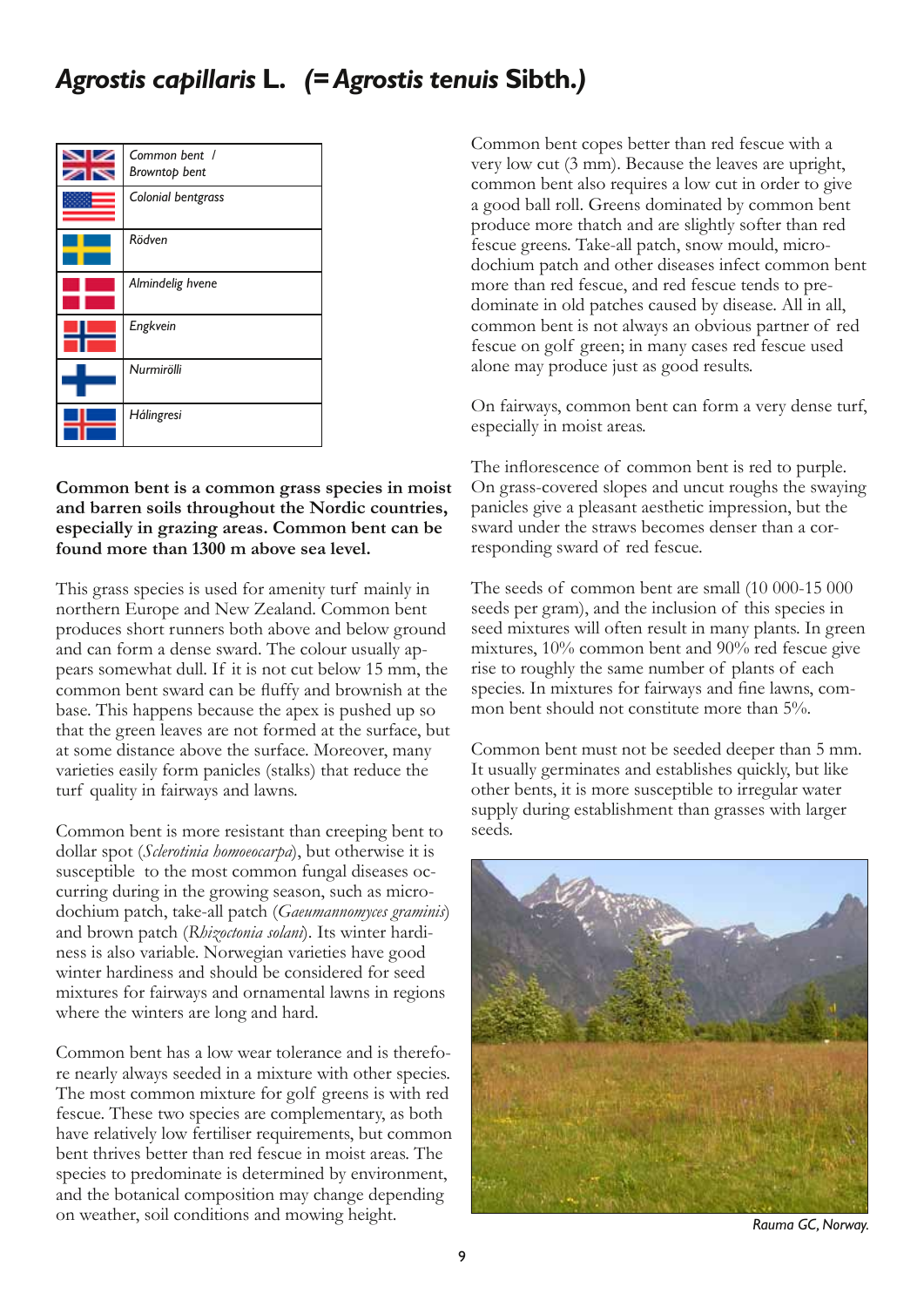## *Agrostis stolonifera* **L. (=** *A. palustris* **Huds.)**



**Creeping bent is found wild all over the Nordic region. It is most common along the coast, but it can also be found up to 1000 m above sea level. Creeping bent naturally grows laterally, forming stolons (runners above ground). This enables the species to repair damages in the sward.** 

However, because of the stolons and the generally high growth rate, creeping bent forms much thatch that must be controlled by intensive maintenance. Creeping bent is often used on golf greens because the species tolerates low mowing (3 mm), but it has performed poorly in variety testing in Iceland. Its mowing height can be kept low even during the autumn. The good recuperative capacity makes creeping bent relevant also on tees and fairways. If seeded on fairways the maintenance budget of the golf course must be large enough to allow for regular vertical cutting to avoid the development of thatch and horizontally growing, 'fluffy' grass. On sand-based fairways, regular sand dressing is also important to avoid harmful thatch. The mowing height on fairway should not exceed 10 mm. The freezing tolerance of hardened plants of creeping bent is good and it usually survives long periods of ice encasement. Its major disadvantage is that it is susceptible to fungal diseases both during winter and summer. It is therefore difficult to keep this species free from diseases without using fungicides.

Breeding of new varieties of creeping bent has mainly taken place in North America, and there has been great progress when it comes to tiller density and leaf fineness. 'Penncross' was released in 1955 and was until ca. 2010 the most widely used variety in the Nordic countries, mostly because the seed was cheaper than of newer varieties. 'Penncross' is moderately dense, but has long stolons and thus a good capacity for repair. Today, newer varieties have mostly taken over; many of them have twice as high tiller density as 'Penncross' and therefore require a different management program to avoid thatch. American breeders are now mostly breeding for disease resistance and stress tolerance, but so far, they have not been focusing on the most common diseases on golf courses in the Nordic countries.

The seeds of creeping bent are small (10 000-15 000 seeds per gram), and the optimal sowing depth is 2-3 mm. Regular moisture supply during establishment is therefore very important.

In Iceland, creeping bent has not demonstrated acceptable quality in variety testing.

Creeping bent is rarely seeded in mixtures with other species in the Nordic countries, but it is common to use a blend of different creeping bent varieties with uniform colour and leaf fineness.



*Variety testing on Iceland. Photo: Gudni Thorvaldsson*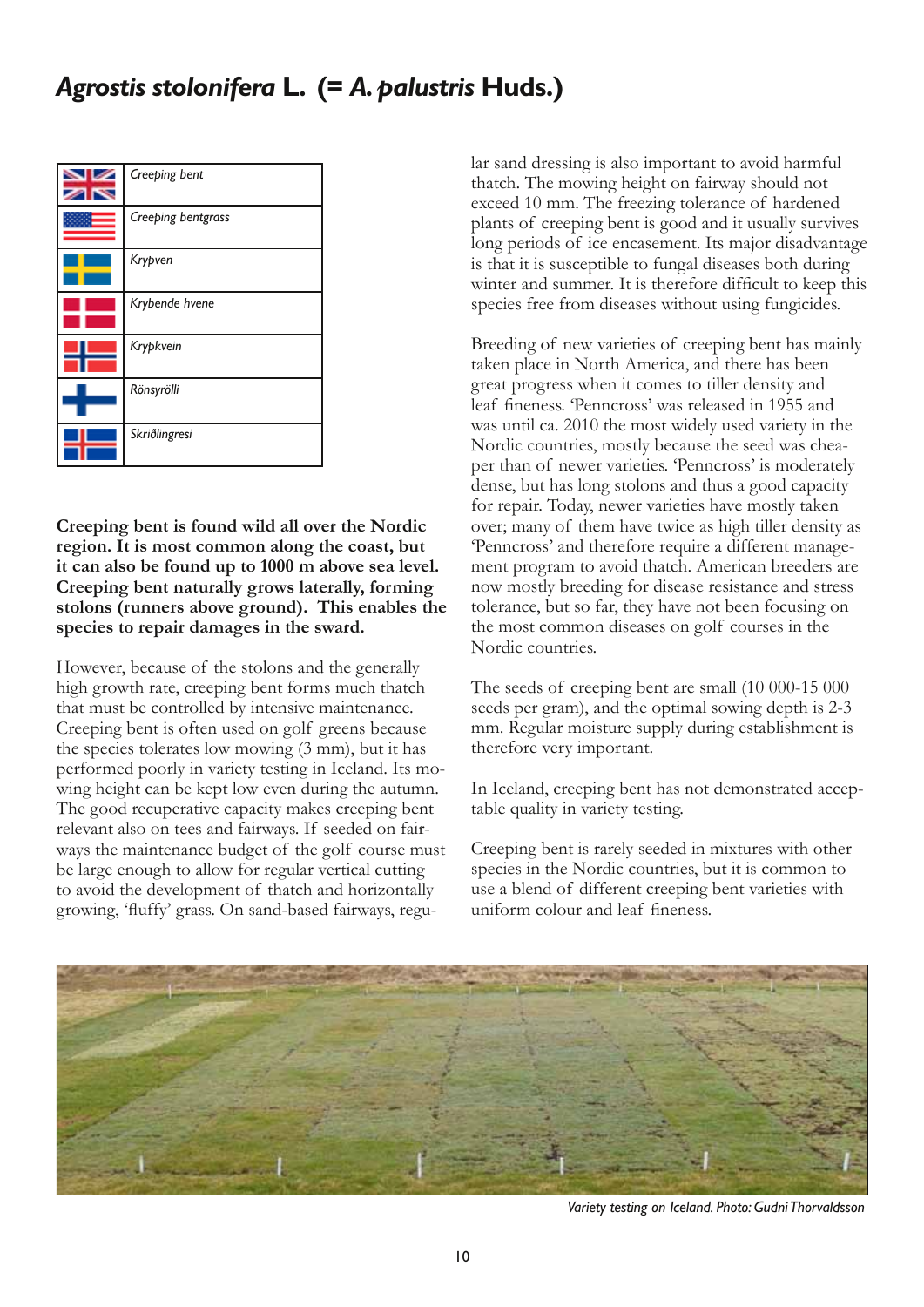## *Deschampsia cespitosa* **L.**

| Tufted hair-grass<br>/ tussock grass       |
|--------------------------------------------|
| <b>Tufted hairgrass</b><br>/ tussock grass |
| Tuvtåtel                                   |
| Mosebunke                                  |
| Sølvbunke                                  |
| Nurmilauha                                 |
| Snarrótarpuntur                            |

#### **Tufted hair-grass grows all over the Nordic region and can be found up to 1470 m above sea level. The species has stiff, silica-containing leaves and naturally forms dense tufts on moist places.**

Tufted hair-grass is marketed because it forms a dense sward even in shady places. During testing, the species has often been compared to smooth meadowgrass. Tufted hair-grass establishes almost as slowly as smooth meadow-grass, but it forms a denser turf. The winter hardiness is at least as good as that of smooth meadow-grass and it is less susceptible to fungal diseases. Wear tests have shown that the wear tolerance

is comparable to that of intermediate to good varieties of smooth meadow-grass. However, tufted hair-grass does not spread laterally and the recuperative capacity is therefore inferior to that of smooth meadowgrass. Over time there is a risk for unattractive turfs to develop in the lawn. The colour is lighter than for most varieties of smooth meadow-grass and ryegrass, and the high silica content can make the plants feel a little prickly. Dull mowers can give a white tinge to the sward.

Tufted hair-grass has been tested in mixtures with other species. Mixtures with smooth meadow-grass or red fescue with short or long runners are more stable over time than mixtures with other tuft-forming species such as ryegrass and Chewings fescue. Tufted hair-grass and meadow-grasses (smooth meadow grass or rough meadow grass in shaded areas) should contain about the same amount of the two components species to produce the best lawn.

The strong tendency to form tufts makes it necessary to keep the mowing height of tufted hair-grass below 40 mm. On the other hand, the species does not tolerate mowing below 10 mm, so it is primarily an alternative for shaded lawns. It was probably more widely used 10-15 years ago than today.

Seed lots of turfed hair-grass contain about 4000 seeds per gram.



*Fairway trials at Fullerö GK, Sweden, June 2008.*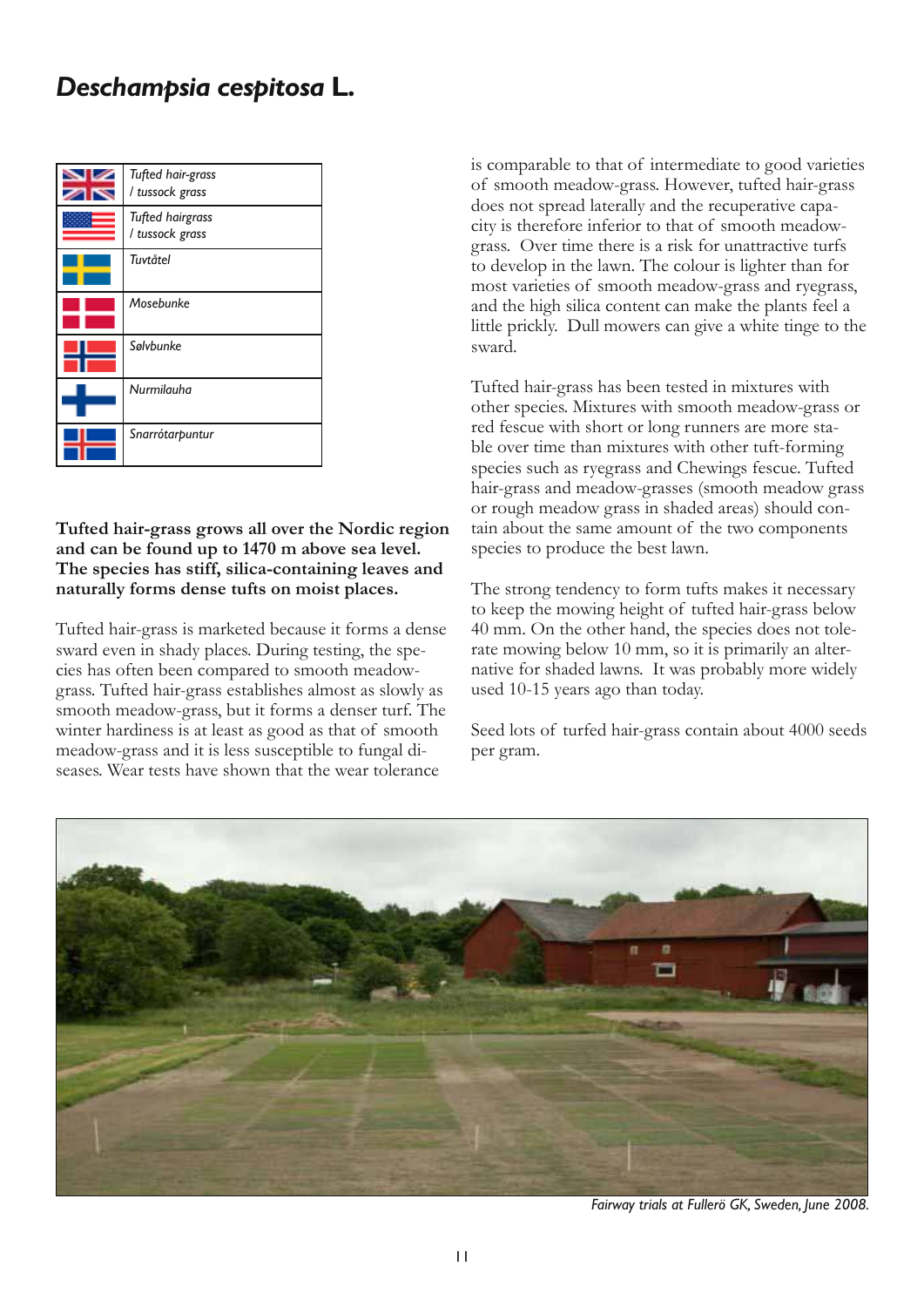### *Festuca rubra* **L.**

## *Underarter: F. rubra* ssp*. rubra, F.rubra* ssp*. litoralis (= F.rubra* ssp*. trichophylla), F.rubra* ssp*. commutata*

| Red fescue (subspecies: 'strong creeping red fescue', 'slender<br>creeping red fescue' and 'Chewings fescue', respectively).         |
|--------------------------------------------------------------------------------------------------------------------------------------|
| As in UK, but the Americans often use the collective term<br>'fine fescues', which also includes hard fescue and sheep's<br>fescue.  |
| Rödsvingel (subspecies: 'rödsvingel med långa utlöpare', 'röds-<br>vingel med korta utlöpare' and 'tätvuxen rödsvingel')             |
| Rødsvingel (names of subspecies correspond to Swedish)                                                                               |
| Rødsvingel (F. rubra ssp. commutata is often referred to as<br>'veirødsvingel', otherwise names correspond to Swedish and<br>Danish) |
| Punanata                                                                                                                             |
| Rauðvingull                                                                                                                          |

**Red fescue can be divided into other subspecies than those mentioned in this Grass Guide. The division shown above was chosen because it is customary to refer to subspecies with a descriptive supplement: red fescue without/with short or long runners. Varieties in these subspecies also differ in tiller density, colour and winter hardiness.** 

Red fescue has narrow, almost thread-like leaves and is found wild in many different habitats, for example sparse forests, meadows and roadside verges, but it prefers dry areas. As the growth rate is low, red fescue competes the best with other species in relatively nutrient-poor areas. The low growth rate also limits red fescue's wear tolerance, and it is also relatively slow in establishment, particularly after re-seeding.

Despite these disadvantages, red fescue has a wide area of use, and in the Nordic countries it is the most widely used lawn grass. When uncut, it develops beautiful, red to brown seed stalks, but it can also be cut down to 5 mm and produces dense lawns at low mowing height. Red fescue also performs reasonably well in the shade.

The subspecies Chewings fescue, which grows naturally in tufts, is originally from Southern and Central Europe. It grows wild in Denmark and Skåne, but

in Norway, it is considered an alien, invasive species, included on 'the black list' of the Norwegian Biodiversity Information Centre. In Norway, it should therefore not be seeded in long grass areas where there is a risk for flowering and seed dispersal. For regularly cut lawns, however, Chewings fescue must be considered a valuable species because of its dense swards and high resistance to the most important turf grass diseases. On unsprayed greens, the overall winter hardiness of Chewings fescue is also better than for common or creeping bent, but its freezing tolerance in areas without snow cover is less than for creeping bent, and it is also less tolerant to long-term ice encasement. Chewings fescue has a nice, deep green colour, but most varieties lose their colour during winter, and some even in dry periods in summer.

The subspecies slender creeping red fescue belongs to beach meadows, in other words a slightly humid environment in which it is exposed to salt. The short rhizomes (runners below ground) enable this subspecies to compete better with annual meadow grass and mosses, and to repair damage better than Chewings fescue. The colour is normally lighter green and the winter colour is greener, but the winter hardiness is a little weaker than for Chewings fescue. Nordic variety testing neverthesss shows that the genetic progress in turf quality and winter hardiness has been greater for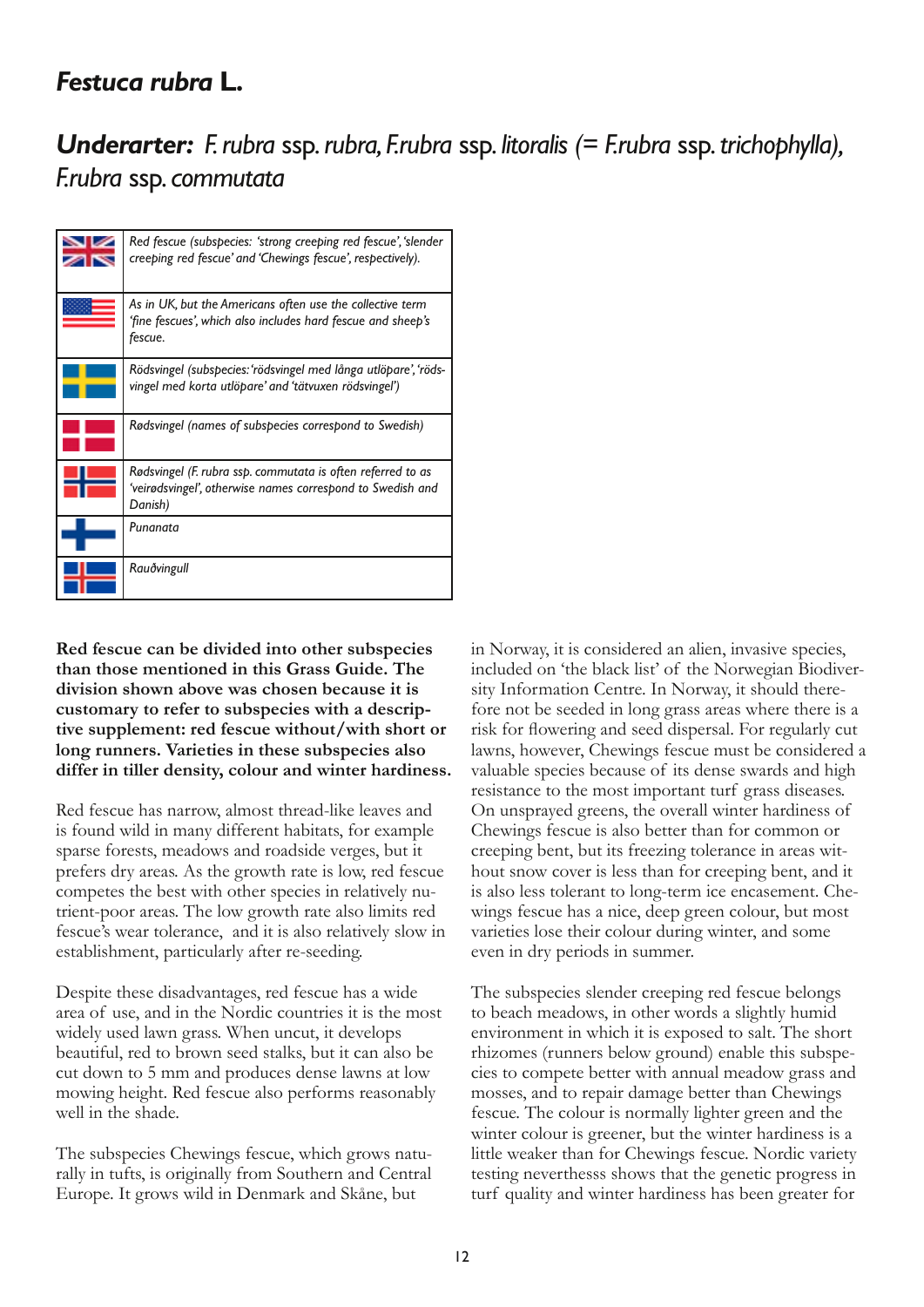slender creeping red fescue than for Chewings fescue. It may therefore be considered to increase the percentage of this subspecies in seed mixtures for greens and fine lawns, at least in southern Scandinavia. But slender creeping red fescue is not native to Norway, and just like Chewings fescue, it must therefore be avoided in seed mixtures for road verges or other long grass areas.

The subspecies strong creeping red fescue grows naturally all over the Nordic region and can be found at over 1800 m above sea level. The long rhizomes results in a relatively open sward, and it is therefore not suitable for greens. However, this subspecies retains its colour better than the other two subspecies during dry periods, and it may therefore be used in seed blends with the two other subspecies for fairways and lawns. The winter hardiness of strong creeping red fescue is usually less than of Chewings fescue, but the Norwegian variety 'Frigg' of strong creeping red fescue survives the winter better than any Chewings fescue.

Red fescue is well known to golfers from Scottish links courses. The species thrives in this nutrient poor, welldrained environment. Greens with pure red fescue become firm because the species only produces moderate amounts of thatch. The thin, round leaves result in low rolling resistance and the ball roll can be good even if the mowing height is not lower than 5 mm. Fairways dominated by red fescue repair divots slowly and regular over-seeding might be necessary under excessive wear.

Red fescue is easily infected with red thread (*Laetisaria fuciformis*). It is also susceptible to pink snow mould and microdochium patch, but the patches are usually more superficial and diffuse than in alternative species of bent. Otherwise red fescue shows high resistance to the most common fungal diseases, and the species is therefore a good alternative if aiming for reduced use of fungicides. A deep root system (brown roots) enables the grass to survive dry periods. The nutrient demand is low, and altogether this makes red fescue an economical alternative where there are not particularly high demands on wear and recuperative capacity.

Seeds of red fescue are relatively large (600-1000 seeds per gram), but if water is not limiting, the establishment rate usually is lower than for the bents.



*Checking out winter damages, mostly fungal diseases, at Landvik, Norway, spring 2010. From front to back: tall fescue (Festuca arundinacea)', smooth meadow-grass (good overwintering) and ryegrasses. The partition in the middle, with good overwintering, is red fescue.*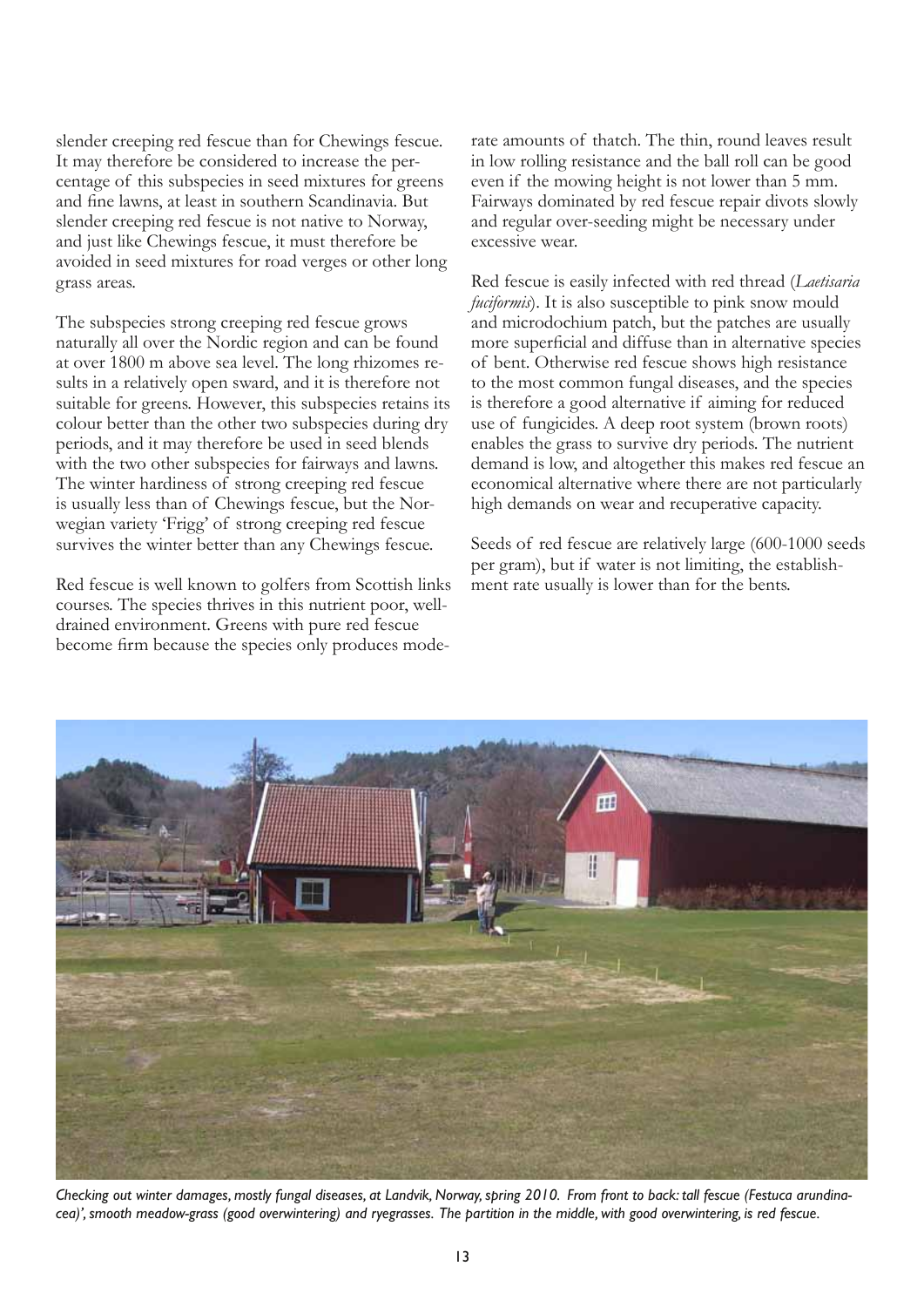#### *Festuca trachyphylla* **Hack.** *Festuca ovina* **L.**

| Hard fescue                                 |
|---------------------------------------------|
| Hard fescue (see comment for red<br>fescue) |
| Hårdsvingel                                 |
| Bakkesvingel                                |
| Stivsvingel                                 |
| <i>läykkänata</i>                           |

#### **Hard fescue and sheep's fescue are both lowinput species with dense tufts and a low potential for growth.**

The colour ranges from deep dark green for most varieties of sheep's fescue to greyish or almost bluish for some varieties of hard fescue. There are several subspecies. Only sheep's fescue is considered to be a native species at more elevated and in northern parts of the Nordic countries, but hard fescue is scattered after seeding along roads and in other low-maintenance areas. The winter hardiness of hard fescue and sheep's fescue varieties from Denmark and more southern countries is usually rather limited. Hard fescue and sheep's fescue establish slowly and have very low tolerance to wear, but they have low nutrient requirements, and especially hard fescue retains its green colour better than any other species in situations with extreme drought stress.

| Sheep's fescue                                       |
|------------------------------------------------------|
| Sheep's fescue (see comment<br>above for red fescue) |
| Fårsvingel                                           |
| Fåresvingel                                          |
| Sauesvingel                                          |
| Lampaannata                                          |
| Sauðvingull                                          |

Hard fescue and sheep's fescue have not been tested on greens, but tests show that they tolerate mowing down to 7 mm. Nevertheless, it is common to assume that they thrive best in dry, extensive areas, such as on grass roofs or together with herbs in flowering meadows. They also perform relatively well in shade. The two species are often referred to collectively because they have the same areas of use. Hard fescue is seeded in high roughs and along roads in Denmark, but according to the Norwegian Nature Diviersity Act, only native varieties and ecotypes of sheep's fescue can be used in long grass areas in Norway.

Hard fescue contains about 1200 seeds per gram and sheep's fescue about 2000 seeds per gram.

#### *Italian ryegrass / Annual ryegrass* ∞∝ *Italian ryegrass / Annual ryegrass Italienskt rajgräs Rajgræs, italiensk Italiensk raigras Italianraiheinä Ítalskt rýgresi*

## *Lolium multiflorum* **Lam.**

#### **Italian ryegrass is an annual, biannual or shortlived perennial species that forms loose tufts.**

Some consider it to be a subspecies of *Lolium perenne,* with which it can also be crossed (hybrid ryegrass). The strictly annual varieties are named Westerwolds ryegrass.

Italian ryegrass has long been used in fodder production, but now there are varieties with higher density and finer leaves, which are suitable for the amenity turf market. These varieties can be used where there is a need for quick, temporary establishment of a turf cover that will almost certainly die during the winter. The foremost advantage of Italian ryegrass is its fast establishment from seeds. Otherwise, the qualities are very similar to those of perennial ryegrass.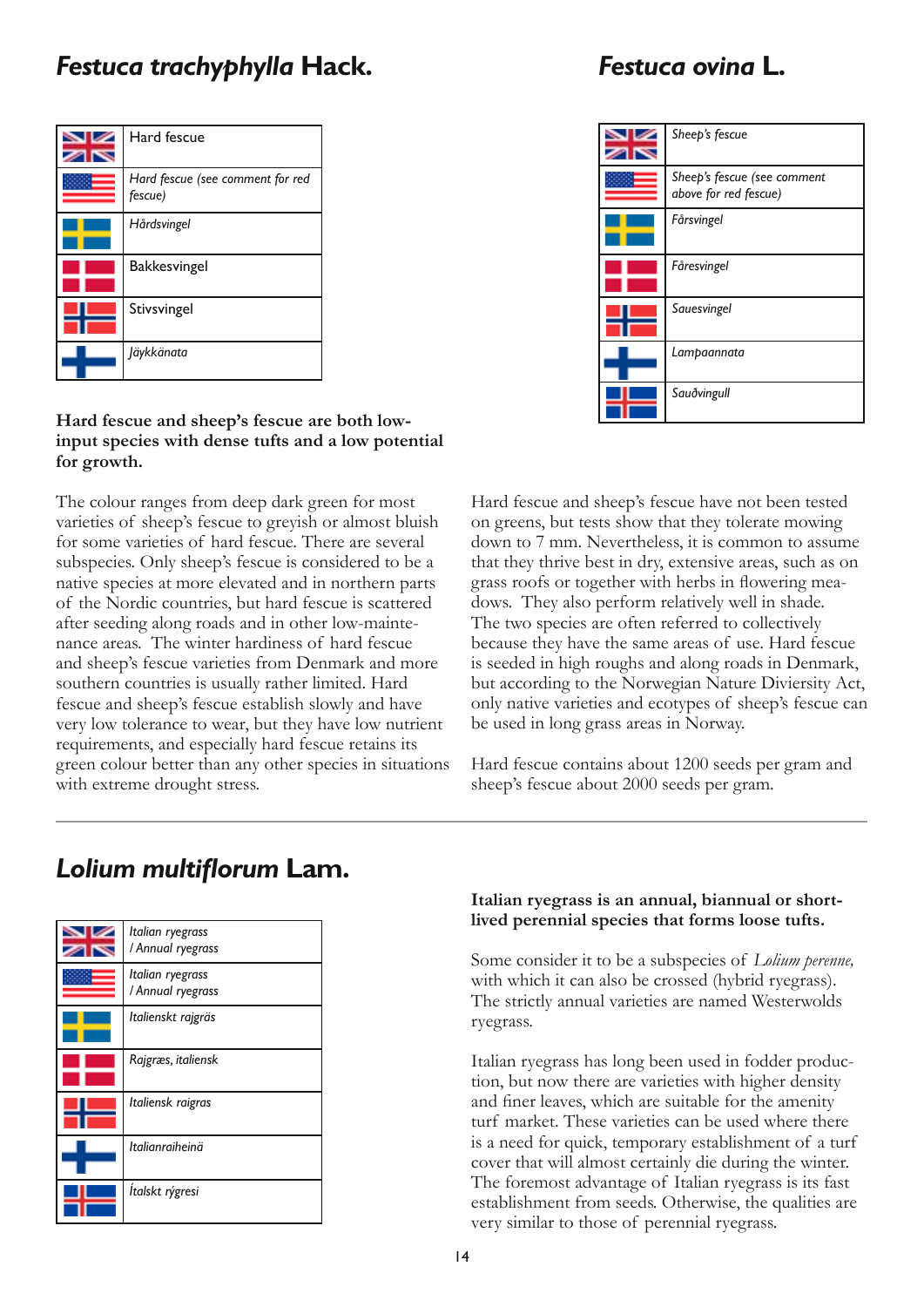### *Lolium perenne* **L.**



**Perennial ryegrass forms loose tufts. The leaves have a fresh green colour throughout the year and a shiny underside. This is the world's most widely used grass species for amenity turf in temperate climates and the supply of varieties is immense. There are large differences in colour, and American breeders have released some very dark varieties.** 

Perennial ryegrass has a high growth potential and good wear tolerance, but the lateral growth is mostly rather poor. Therefore, damage to the sward must mainly be repaired by reseeding. Recently, there have

been varieties of so-called RPR (Regenerating Perennial Ryegrass) coming to the market. These varieties are supposed to have better recuperative capacity, but they have not yet been tested in variety trials in the Nordic countries.

Perennial ryegrass does not cease growth in the autumn to the same extent as winter hardy species do, and individual plants may therefore appear as strongly growing tufts among the other grass species in autumn. Many varieties also easily develop seed stalks. These characteristics underpin the need for regular mowing, even during the autumn. The strong fibres of the leaves require sharp cutting knives in order to prevent peeling and grey leaf tips.

Perennial ryegrass has poor winter tolerance and will often die out in the inland of the Nordic countries. However, it will normally survive in southern areas and along the coast. It is difficult to predict where this borderline is, as the winters are so different. The genetic progress in winter hardiness had been less than for tiller density and leaf fineness, and most variety trials show only small differences in winter survival. The past decade has brought to the market some tetraploid (double set of chromosomes) varieties for which a better tolerance to turf grass winter diseases has been documented, but is remains to be established if these varieties are also stronger against physical winter damages such as freezing temperatures, desiccation or ice encasement.



*There has been a tendency among grass breeders, especially American companies, to breed darker ryegrass varieties. One of the consequences is that it is easier to spot invasion of annual meadow-grass. Landvik, Norway, 2008.*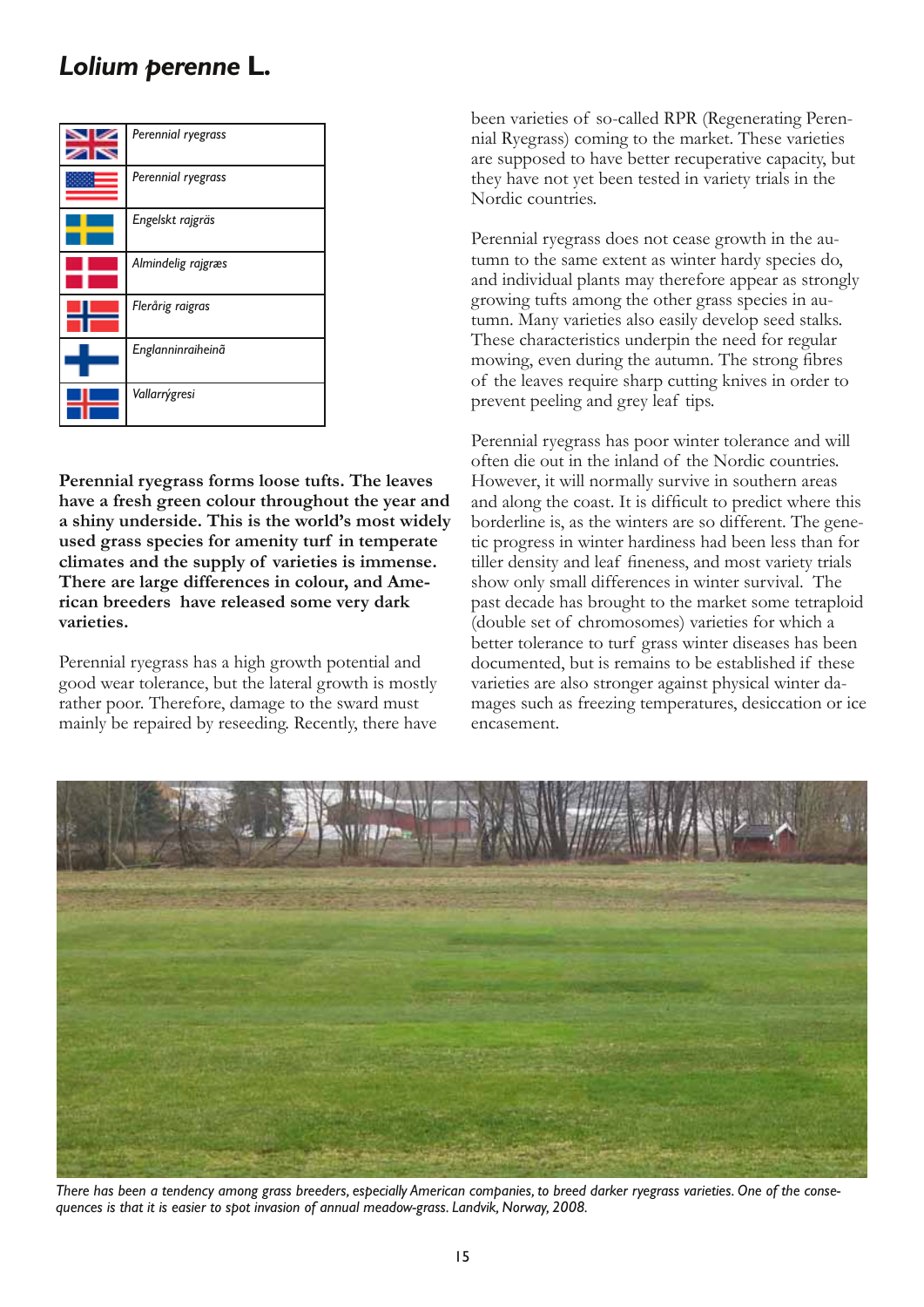

*The strong fibres of the ryegrass leaves require sharp cutting knives in order to prevent peeling and grey leaf tips.*

The great wear tolerance makes perennial ryegrass an important component of football turf. Where winter hardiness is important, perennial ryegrass should be used together with smooth meadow-grass.

On golf courses perennial ryegrass is primarily used to repair tees, but it can also be considered for use on high-traffic areas, such as bridge passages on fairways and at the entrance to tees. Otherwise perennial ryegrass is normally not recommended in the green areas and on fairways because it may form tufts, leading to randomness.

Perennial ryegrass can be seeded for fast repair of winter-damaged greens. For successful results, it is then important to use varieties that do not tolerate low mowing for extended periods. Otherwise, perennial ryegrass can become the predominant species and this often results in new winter damage.

In winter-mild parts of the Nordic countries perennial ryegrass can also be used in parks, especially in areas with high wear. Regular over-seeding must then be a part of the maintenance programme to prevent injured turf from being invaded by annual meadow-grass. Perennial ryegrass shows strong resistance to in-season diseases, but red thread disease often occurs if fertiliser inputs are too low.

Perennial ryegrass has large seeds (500 seeds per gram) and it germinates quickly and under drier conditions than most other species. The species is therefore often used in seed mixtures to repair sward damage. However, because of the negative characteristics mentioned above, perennial ryegrass should only be included in seed mixtures after careful consideration of the longterm consequences.



*Winter damaged perennial ryegrass. Landvik, Norway, spring 2011.*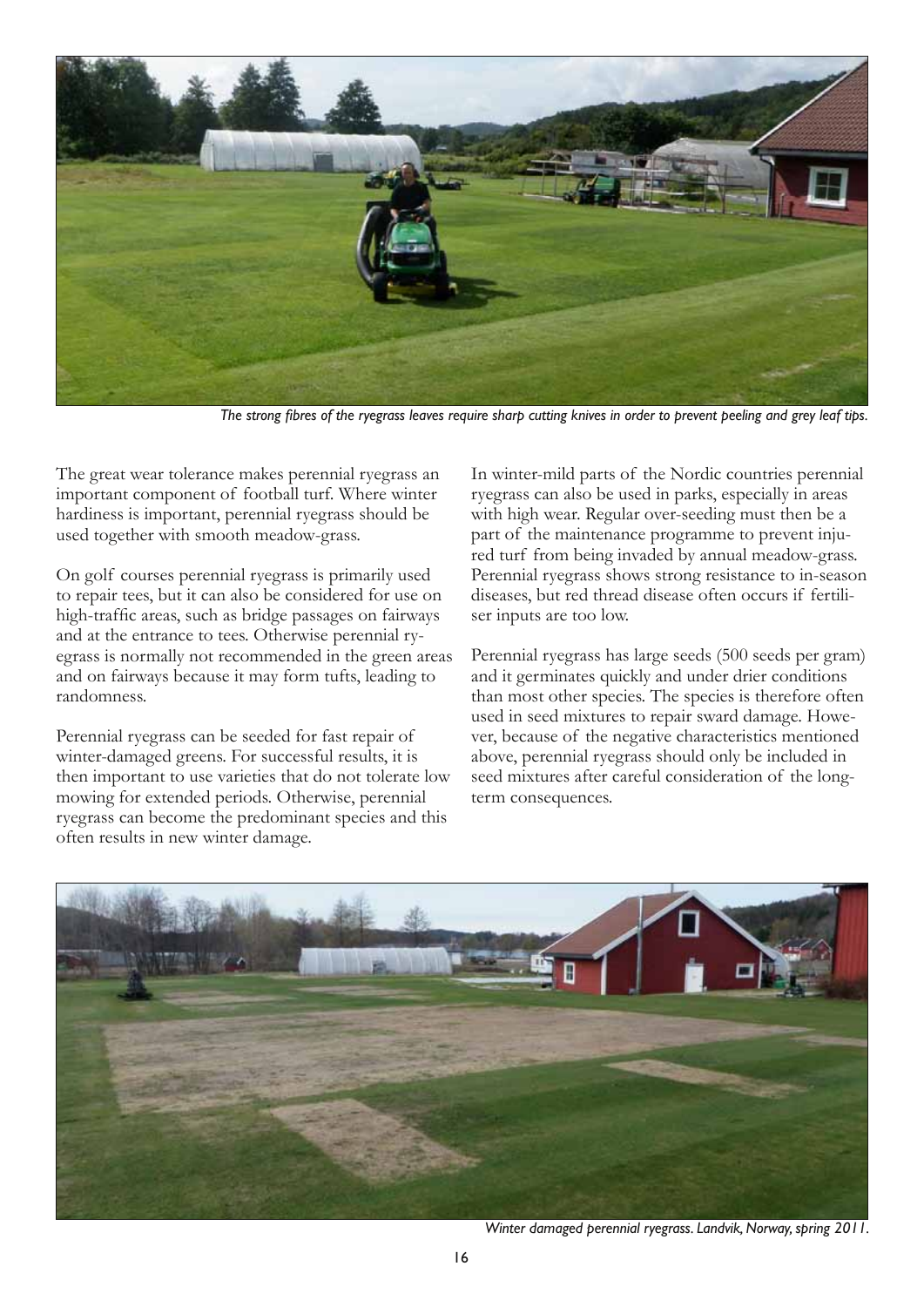### *Poa annua* **L.**



#### **Annual meadow-grass originated in Europe, but has spread all over the world. The plant is light green, usually forming flat tufts, and it can bloom all year round as long as there is no frost. It is extremely adaptable to different environments.**

Annual meadow-grass is described as an annual to biennial plant, but one subspecies, *Poa annua* var. *reptans*, is perennial and spreads by short rhizomes.

Important characteristics of annual meadow-grass in amenity turf are its shallow root system, high susceptibility to several fungal diseases, high growth rate and poor winter hardiness. We do not recommend seeding annual meadow-grass, as there are no varieties on the market with sufficient qualities documented. However, annual meadow-grass establishes by itself in all types of short-cut grass areas. This is due to the species' amazing capacity to produce seeds, its high growth

rate and its ability to compete with other grass species. Seeds of annual meadow-grass are spread efficiently by contaminated seed lots or soils, and later by shoes and equipment. The annual types flower and produce seed throughout the year, but the most concentrated flowering period is usually in the beginning of June.

Annual meadow-grass germinates in voids in the sward even under unfavourable conditions. It grows well in areas where other cultivated grasses do not thrive; such as trampled or poorly drained areas. The plants are often completely dead in the spring, but new seeds germinate from the soil seed bank and dense sward is usually formed by the end of June.

Annual meadow-grass is well adapted to golf greens. It tolerates very low mowing and many of the world's best golf courses have annual meadow-grass on the greens. It is usually on such old greens that we find the perennial and creeping types. For this reason, annual meadow–grass is usually recognized as a favourable species for golf greens in countries where winter injuries is not common. But it requires high inputs of fertilizer, irrigation, pesticides and verticutting, and annual meadow-grass greens are therefore expensive to keep in a good condition. In the Nordic countries, with the harsh winters, we recommend to control annual meadow-grass as much as possible.

The seed of annual meadow-grass remains germinable for at least ten years in the soil, so when renovating turf, it is important to remove the top layer containing most of the seed bank.

The seed weight of annual meadow-grass corresponds to 3000-6000 seeds per gram.

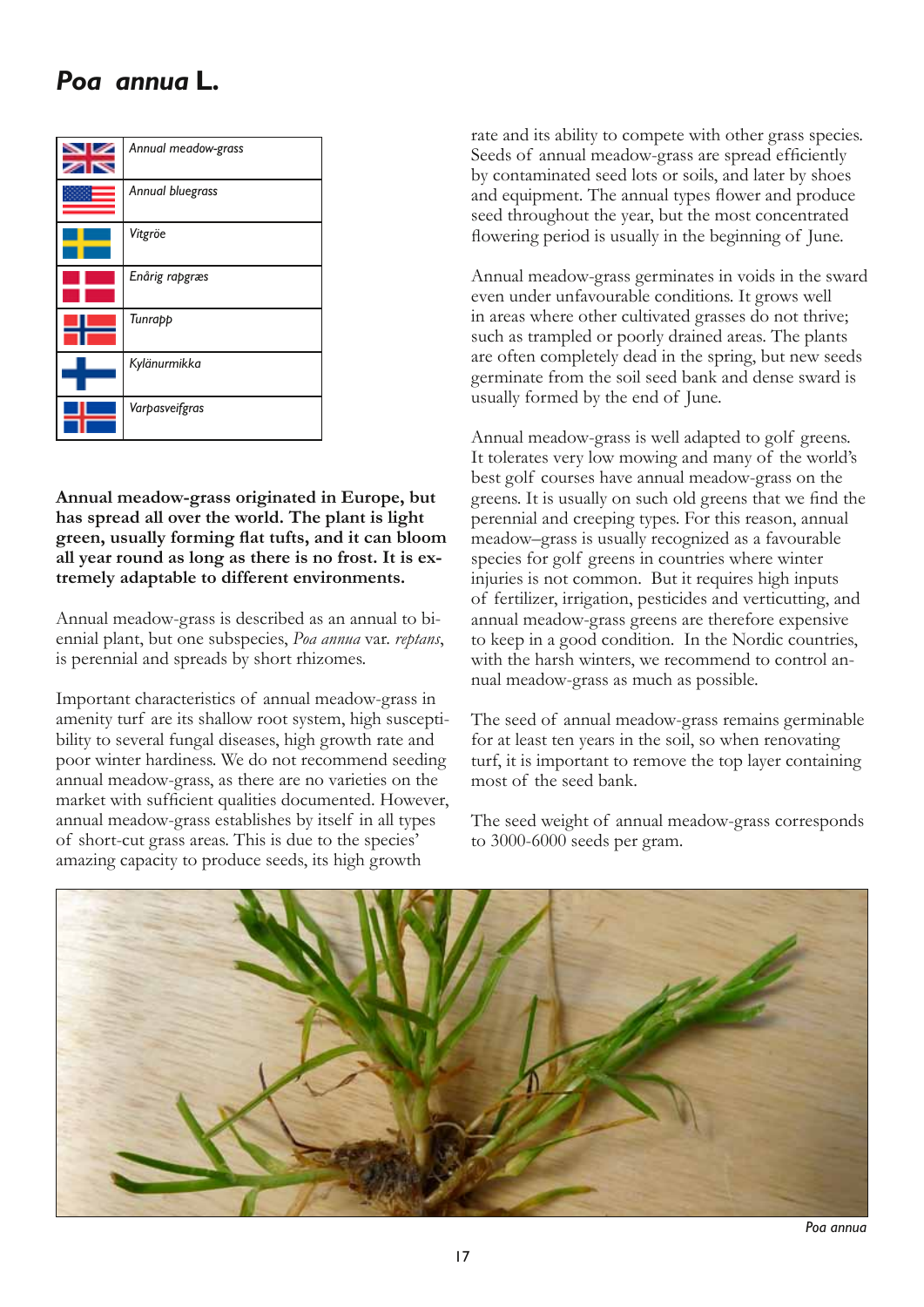#### *Poa pratensis* **L.**

| Smooth (stalked) meadow-grass |
|-------------------------------|
| Kentucky bluegrass            |
| Ängsgröe                      |
| Engrapgræs                    |
| Engrapp                       |
| Niittynurmikka                |
| Vallarsveifgras               |

**Smooth meadow-grass has the typical characteristics of the genus Poa. The leaves are folded and have a 'ski-track' in the middle, and they are equally wide all the way to the leaf tip, which is shaped like the bow of a boat.** 

Typical features of smooth meadow-grass are its dark, almost blue-green, colour and strong rhizomes. There are many different forms in nature, but unlike in red fescue, they are not classified as botanical subspecies. Smooth meadow-grass in amenity turf has relatively broad leaves and the tiller density is generally low, although there are large differences among varieties. Under the soil surface rhizomes make the turf strong and able to recover quickly from damage. The winter hardiness is very good.

Smooth meadow-grass thrives on fertile, clay soil and in agriculture it is recommended that the pH is kept above 6 for this species. The resistance to snow mould is good, but several leaf diseases can attack during the summer, including powdery mildew (*Blumeria graminis* spp. *poae*, formerly *Erysiphe graminis*), melting-out disease (*Drechslera poae*) and rust (*Puccinia poae-nemoralis*). Rust in particular can reduce the quality of grass in southern parts of the Nordic countries, but it is rarely necessary to use fungicides. There are large differences in varieties when it comes to resistance to disease.

Traditionally, low mowing of smooth meadow-grass is not recommended. The lowest mowing height that can be tolerated is, however, subject to discussion and again, there appear to be differences between varieties. In research performed in the US, some new varieties

were rated better at 12 mm mowing height than at 25 mm. Earlier recommendations for a minimum mowing height of 16-20 mm were based on experiences with heat stress, significantly higher disease pressure and more fertiliser than is common in the Nordic countries. Provided a bright, cool climate and steady, moderate fertiliser levels, our opinion is that new, dense and fine-leaved varieties of smooth meadow-grass tolerate a mowing height of 10 mm. Low mowing may, however, be stressful to smooth meadow-grass growing on football pitches, where large production of rhizomes is more important and light conditions are poorer.

Smooth meadow-grass establishes slowly. The seeds are relatively small (3000-5000 seeds per gram) and it takes time to establish a dense vegetation cover. Because of the slow establishment, annual meadow-grass can easily become dominant. Sodding is therefore an appropriate method to use where fast establishment is needed.

Smooth meadow-grass is the main species in almost all sod because the rhizomes are strong and bind the turf well together. This provides a robust commercial product that is easy to cut and install.

Smooth meadow-grass can be used in private lawns and parks where good winter hardiness is important and it should be used on sports grounds where the recuperative capacity and wear tolerance are of great importance.



*Many varieties of smooth meadow-grasses are attacked by rust in damp coastal climates. Landvik, October 2011.*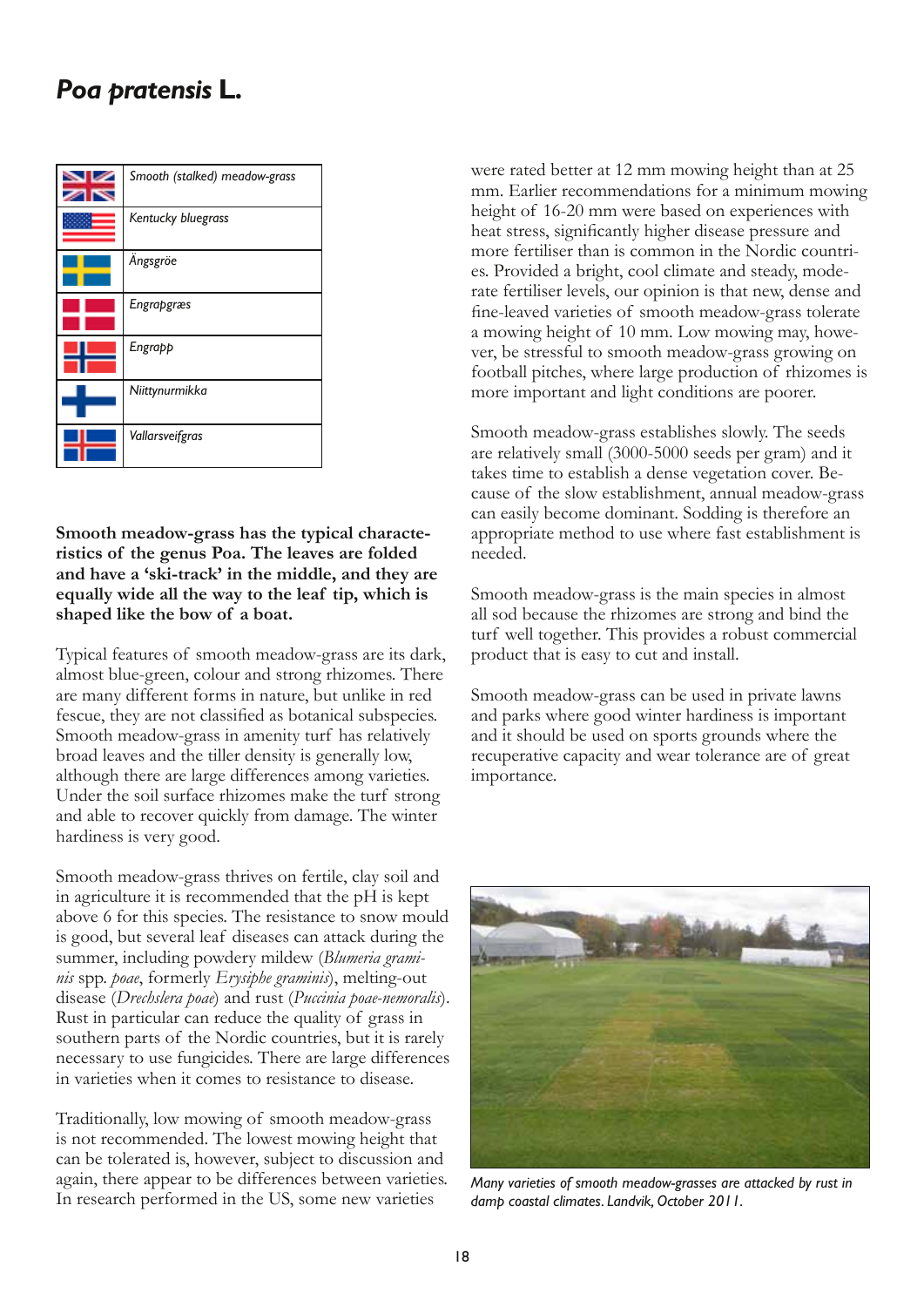| Prostrate meadow-grass /<br>Creeping meadow-grass |
|---------------------------------------------------|
| Supina bluegrass                                  |
| Trampgröe                                         |
| Lav rapgræs                                       |
| Veirapp                                           |
| Juurtonurmikka                                    |
| Skuggasveifgras                                   |

#### **Poa supina Schrad.** Prostrate meadow-grass is a perennial, broad**leaved grass with strong stolons. The colour is typically light green, almost yellowish.**

It thrives best on moist, fertile soil and shows aggressive growth and good wear tolerance. It establishes almost as slowly as smooth meadow-grass but starts to grow earlier in spring. The drought tolerance is poor, but the winter hardiness is good, even at 5 mm mowing height. German studies have shown that this species out-competes other species in the shade, e.g. on tees and greens with intense wear and low mowing height. Some golf courses in winter-tough areas of Finland have seeded prostrate meadow-grass on greens, but for the most part, we consider it as a potential species for football pitches.

There are only a couple varieties available on the market and experiences from Nordic variety testing are limited. Seed lots of prostrate meadow-grass contain ca. 4000 seeds per gram.

## *Poa trivialis* **L.**

| Rough (stalked) meadow-grass |
|------------------------------|
| Rough bluegrass              |
| Kärrgröe                     |
| Almindelig rapgræs           |
| Markrapp                     |
| Karheanurmikka               |
| Hasveifgras                  |

**Rough meadow-grass has narrower leaves than smooth meadow-grass and normally grows in tufts, but it can also form short stolons. In nature, it grows in moist and shady areas and has a fairly light colour. A typical characteristic of unmown wind plants of rough meadow-grass are the long ligula (transparent membranes) along the seed stalks.**

The bred varieties of rough-stalked meadow-grass are almost as dark as smooth meadow-grass and considerably darker than annual meadow-grass and prostrate meadow-grass. Rough meadow-grass has low wear tolerance and competes poorly with other species, but it may be useful in a mixture with red fescue under trees or other areas with poor light conditions.

Rough meadow-grass tolerates low mowing and establishes significantly faster than smooth meadow-grass, almost as quickly as annual meadow-grass. Seed of rough meadow-grass can therefore be used for repair of golf greens, but the dense, fine-leaved varieties that are marketed for this purpose are bred for overseeding of greens in the southern United States and are not very durable under Nordic conditions. They are not adapted to our light conditions, and are easily outcompeted by other species.

Seeds of rough meadow-grass are of the same size as seed of other meadow-grass species. There are 3000- 5000 seeds per gram.



*The typical characteristics of the genus Poa - the leaves are broad all the way to the leaf tip, which is shaped like the bow of a boat.*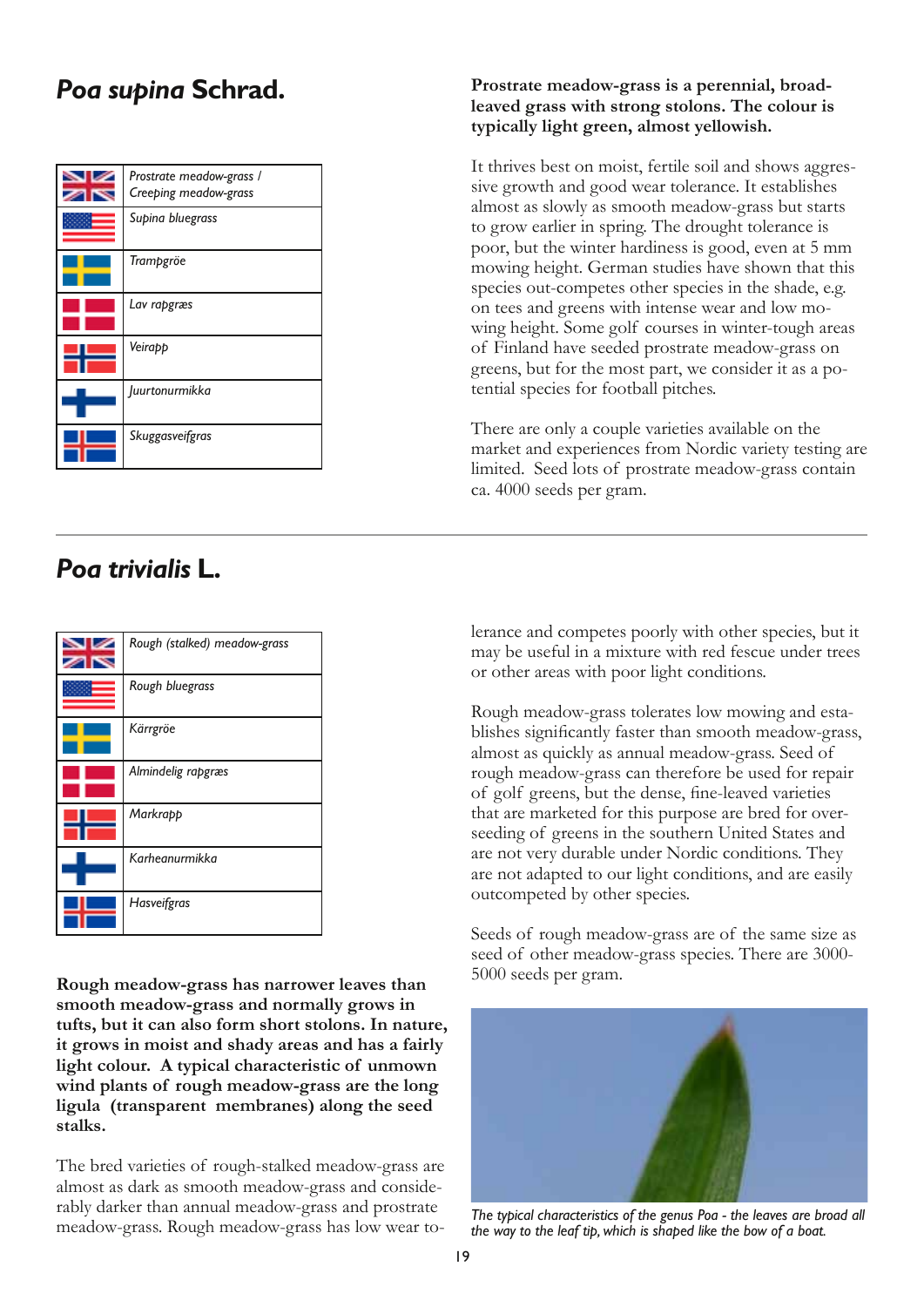# **Glossary**

**alien organism:** organism that does not belong to any species or population occurring naturally on the site (definition form the Norwegian Biodiversity Act). Opposite: Native (site specific) species.

**ball mark:** depression and/or tear in a short-cut grass surface, caused by the impact of a golf

**ball roll**: See 'stimpmeter'

**colour** (=genetic colour): darkness of green. Should be rated when the grass is growing and not affected by stress

**disease resistance:** ability to resist fungal diseases. There may be differences between diseases occuring during the growing season and diseases mainly attacking the turf at low temperatures under snow cover

**divots:** tufts of grass (and soil) displaced by the stroke of a golf club

**dressing:** the act of spreading sand or a sand-based soil mix on the top of a grass surface

**drought tolerance:** expression is used both about the grass' ability to maintain a nice and green appearance during drought, and about its ability to recover once the drought period is over

**ecotype:** plants within one species that have developed specific characteristics in adaptation to the environment. Ecotypes cannot always be distinguished morphologically

**erosion:** loss of soil due to wind or water flow

**establishment rate**: can be expressed as the number of days from planting grass seeds until the surface is ready for use. Strongly influenced by temperature and fertilizer level

**fairway:** short-cut grass surface between tee and green, from which the ball can easily be played

**fertilizer requirement**: plants with high growth rates have high fertilizer requirements. Appropriate fertilizer inputs are determined by targeted growth rate, length of growing season, soil reserves and other growing conditions

**fine lawn:** see ornamental lawn

**fungicide:** chemical or biological compound used to control fungi that cause plant diseases

**green**: short-cut grass around the hole on a golf course

**growth rate:** a plant's ability to utilize nutrient availa- bility and other growing conditions to produce biomass. This ability is genetically determined. See also 'fertilizer requirement'

**horizontal growth (lateral growth):** expression indicating the direction of growth for runners and sometimes grass leaves. See 'rhizome', 'stolon' and 'vertical growth'

**leaf fineness (=leaf texture):** width of grass leaves

**mowing tolerance:** character for grass tolerance to close mowing. Mowing height has a major impact on competition between grass species in a mixed sward

**native species:** species occurring naturally within a country or district

**ornamental lawn:** short-cut lawn with special aesthetic value. To be distinguished from recreational lawn

**population:** group of plants that belong to the same species and live in the same geographical area where they exchange genes and compete for resources

**recuperative capacity:** the capacity of a grass plant to repair voids in the surface, either through horizontal growth or by germination of seeds

**rhizome:** horizontal shoot (runner) below the soil surface. Can be distinguished from roots by having nodes with primordia for new shoots. See 'stolon'

**runner:** see 'rhizome' and 'stolon'

salt tolerance: ability to grow in soils with high concentration of salts

**shade tolerance:** ability to compete with other species under low light conditions. Grasses generally have high requirements to light compared with other plants

**site specific species:** see native species

**species:** basic unit in plant taxonomy. Plant with the same species can interbreed and produce fertile seed

**stimpmeter:** instrument for measuring the resistance to ball roll on a golf green. A golf ball is rolled onto the green, and the distance from the starting point to the stopping point is measured. Ball roll is usually expressed in feet. Fast greens have high stimpmeter values (10 feet)

**subspecies:** unit used in plant taxonomy / botanical classification. Subordinate to 'species'. Group of plants within one species that have certain characteristics

**stolon:** horizontal shoot (runner) above the soil surface. See 'rhizome'

**tee:** area from which the golf ball is first played at each hole. The tee should be flat and have a short-cut grass cover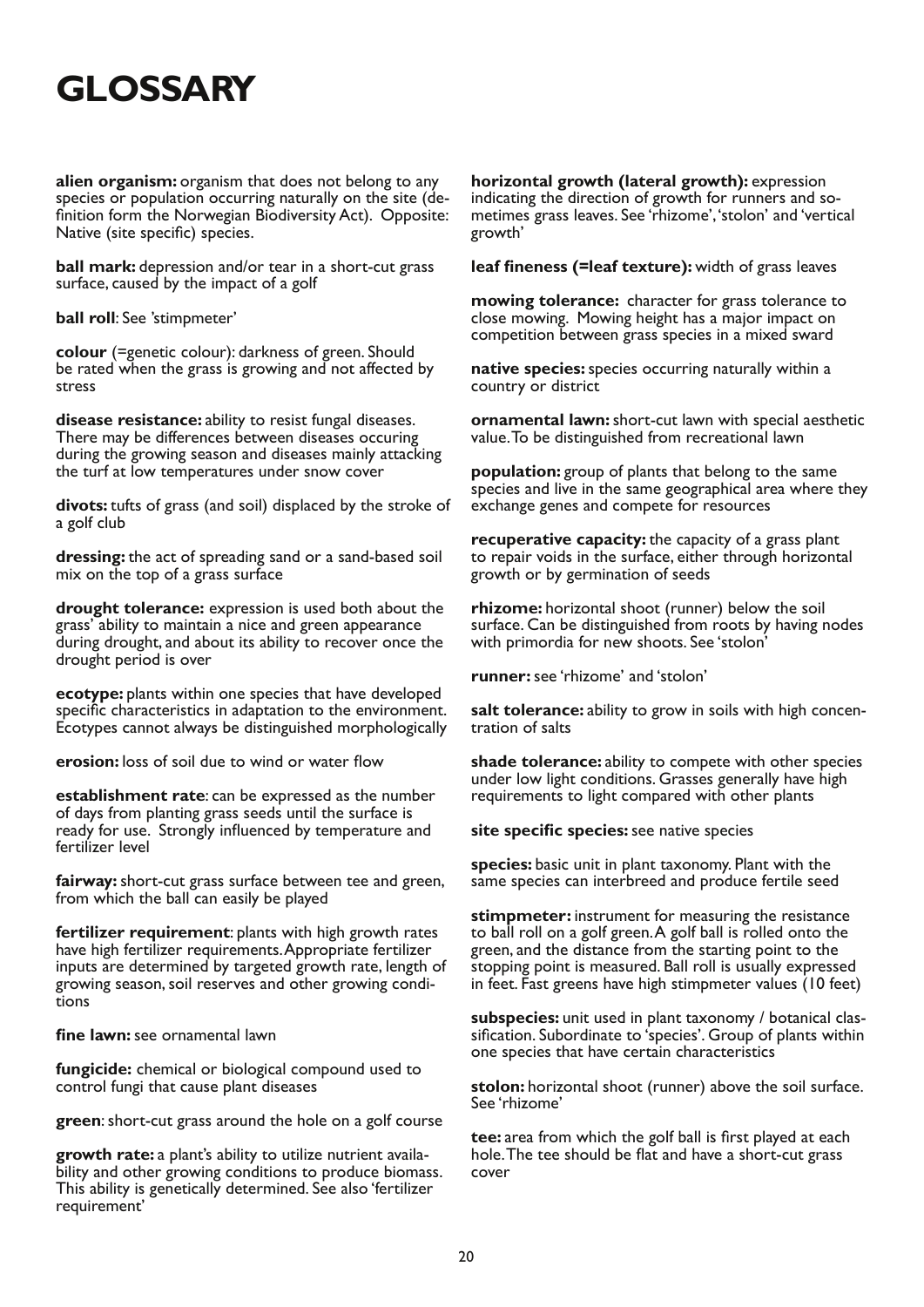**thatch:** layer of dead and living organic material that develops between the grass sward and the soil surface

**tiller density:** the number of tillers per area unit. Tiller density usually increases with lower mowing height and increasing fertilizer levels

**tufts:** elevation in the grass surface caused by plants with high density /accumulation of tillers. Tufted grasses do not form rhizomes or stolons, but have intravaginal tiller development resulting in tufts

**utility turf:** low-maintenance grass-covered area that is not cut or cut only once or twice a year. Include road verges, set-a-side land, green roofs etc.

**variety** (cultivar): assemblage of plants belonging to one species or subspecies. A variety should have an approved name and a description based on morphological characters or a DNA-profile that distinguish it from other varieties. Varieties are owned and protected by plant breeders

**vertical growth** (growth in height): usually expressed as mm per day or accumulated height growth during a season

**weed:** plant growing in the wrong place. Includes mosses and cultivated plants growing in the wrong place, e.g. white clover. Weeds are usually able to spread and compete with seeded plants

**wear tolerance**: ability to maintain surface quality during mechanical damage. Wear machines simulate the impact from the shoes of golf- or football players

**winter colour:** an expression for how green or faded (brown) the grass when it is not growing (outside the growing season). Winter colour can be influenced by autumn fertilisation

**winter hardiness:** ability to tolerate winter stress. There are many reasons for winter damage. Characters for winter hardiness summarize experiences over several years, whether damage is caused by low temperature, prolonged snow cover, desiccation, water, ice, or winter diseases



*Seeding of test fields i Denmark, September 2011. Photo Anne Mette Dahl Jensen*